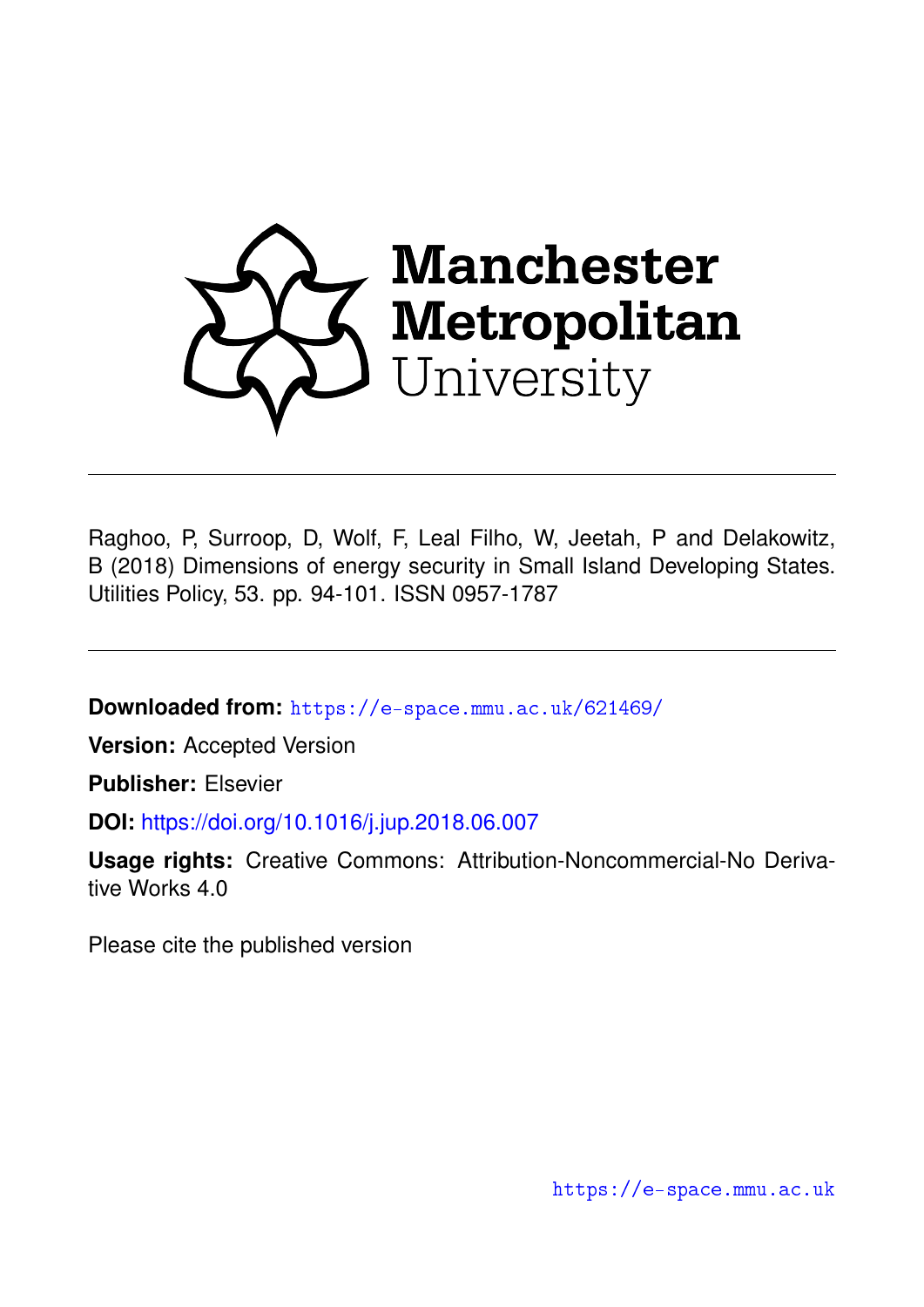#### **Deposit copy, published at:**

- Utilities Policy, **53**: 94-101 01 Aug 2018
- https://www.sciencedirect.com/science/article/pii/S0957178717302308?via%3Dihub

| 5              |                                                                                                                                                                 |
|----------------|-----------------------------------------------------------------------------------------------------------------------------------------------------------------|
| 6              |                                                                                                                                                                 |
| $\overline{7}$ | <b>Dimensions of Energy Security in Small Island Developing States</b>                                                                                          |
| 8              | Pravesh Raghoo <sup>a</sup> , Dinesh Surroop <sup>a*</sup> , Franziska Wolf <sup>b</sup> , Walter Leal Filho <sup>b</sup> , Pratima Jeetah <sup>a</sup> , Bernd |
| 9              | Delakowitz <sup>c</sup>                                                                                                                                         |
| 10             | <sup>a</sup> University of Mauritius, Department of Chemical and Environmental Engineering, Réduit                                                              |
| 11             | 80837, Mauritius                                                                                                                                                |
| 12             | <sup>b</sup> School of Science and the Environment, Manchester Metropolitan University, Chester Street,                                                         |
| 13             | Manchester M1 5GD, UK & Hamburg University of Applied Sciences, Research and Transfer                                                                           |
| 14             | Centre Sustainability and Climate Change Management, Ulmenliet 20, 21033 Hamburg,                                                                               |
| 15             | Germany                                                                                                                                                         |
| 16             | <sup>c</sup> University of Applied Sciences Zittau/Görlitz, Institute for Ecology and Environmental                                                             |
| 17             | Protection, Theodore-Körner-Allee 16, 02763 Zittau, Germany                                                                                                     |
| 18             | *Corresponding author: d.surroop@uom.ac.mu; +230 403 7819                                                                                                       |
|                |                                                                                                                                                                 |

# **ABSTRACT**

 For any Small Island Developing States (SIDS) that imports oil, energy security is very important 22 and is dealt with seriousness. This paper attempts to look at the gap in the literature and to identify the dimensions on which a secure and sustainable supply of energy depend in SIDS. Seven dimensions were identified which offer a framework for conceptualising and/or assessing key energy security dimensions in small island nations which are import dependent; energy prices; climate change and resilience; governance; infrastructure; equity; and energy efficiency. This article provides recommendations of selected strategies and actions to improve energy security in SIDS.

**Keywords** Small Islands developing States (SIDS); Energy security; Strategies

**1. Introduction**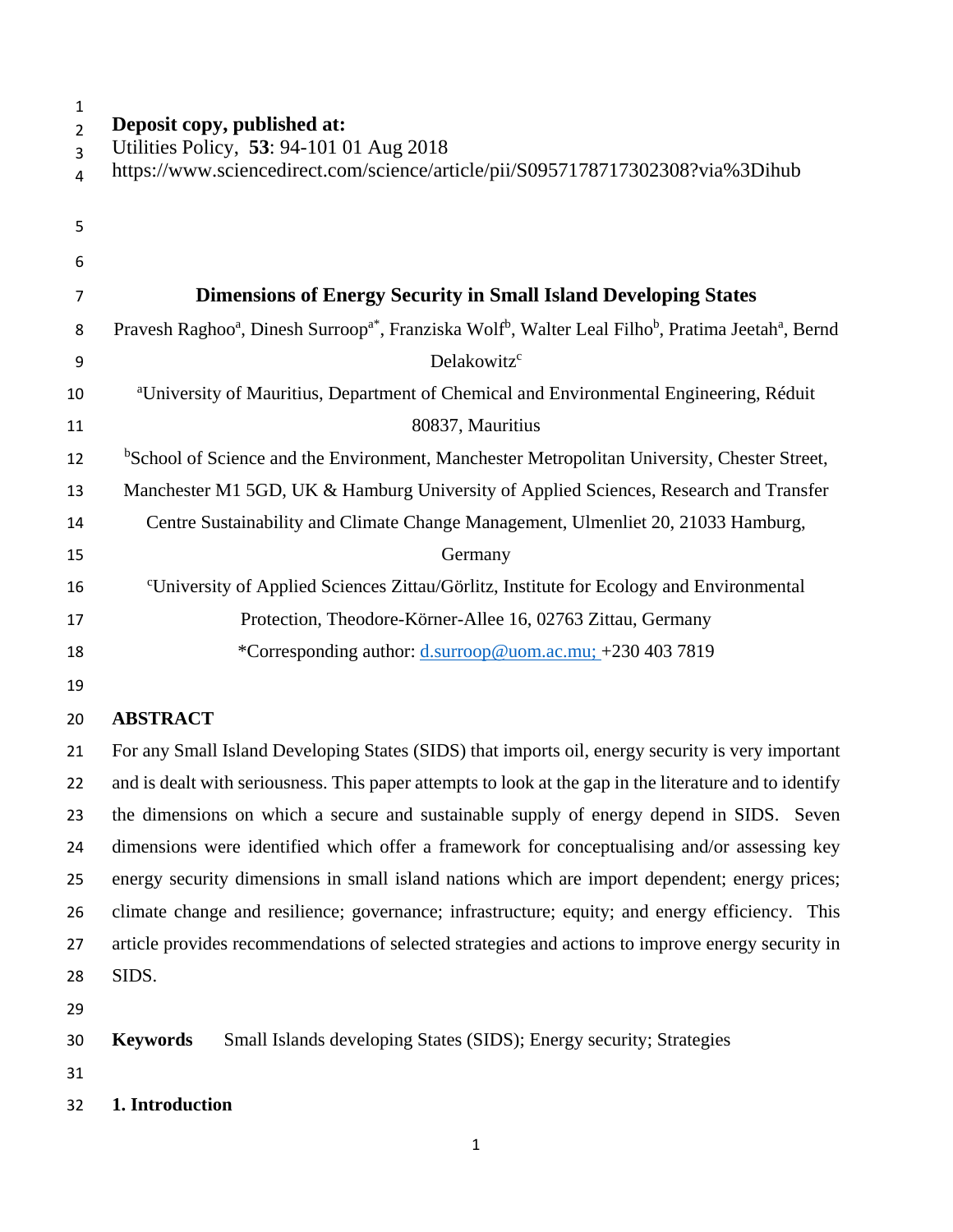Energy security has been broadly and incomprehensively defined within scientific literature (Ebinger, 2011). While some authors conceptualised energy security as relative to economic development, others studied energy security in terms of energy availability, resource affordability, environmental sustainability, energy efficiency and technology (APERC, 2007; Lefèvre, 2010; Sovacool and Mukherjee; 2011; Cao and Bluth, 2012; Hughes, 2012; Chuang and Ma, 2013; Selvakkumaran and Limmeechokchai, 2013; Martchamadol and Kumar, 2013; Misila et al., 2015; Phdungslip, 2015). Kucharski and Unesaki (2015) supported Winzer (2012) and Leal Filho and Voudouris (2013), who stated that energy security is concerned about risks and vulnerabilities whether geopolitical risks or natural disastrous events. Cherp and Jewell (2011) discussed robustness, sovereignty and resilience as three perspectives of energy security. Chester (2010) discussed the polysemous nature of energy security while referring to other authors' claims on the vague, elusive, inherently difficult, abstracted and blurred concepts of energy security. Rosen (2009) looked at the key energy‐related steps in addressing climate change.

 While it is widely agreed that 'energy' refers to both primary (oil, coal, natural gas and renewable energy) and secondary sources (electricity), a wide range of literature predominantly focuses on the reliability of oil supply when the topic of energy security is discussed (Vivoda, 2010; Stringer, 2008). Most probably, this is because oil is the most consumed primary energy resource in the world accounting nearly 33% of the global energy market (BP, 2016; Vivoda, 2010) and because oil prices are often fluctuating as a result of political instability and conflicts in major oil producing countries (Asif and Muneer, 2007). Volatile oil prices have negative repercussions on both oil exporters – as they are faced with varying revenues – and oil importers as they perceive significant uncertainty on imports costs and fuel subsidy level, and in this context, numerous studies were conducted to better understand, define and characterise the whole concept of energy security (Rentschler, 2013; Narula and Reddy, 2016). Policymakers often measure energy security through a number of energy indicators and indices derived from suitable dimensions or assessment instruments, which are factors that influence a stable energy supply in a country (Narula and Reddy, 2015). Hence, Vivoda (2010) proposed 11 dimensions and several attributes to gauge energy performance, Sovacool (2011) presented 20 dimensions and Von Hippel et al. (2011) provided six dimensions and numerous attributes and strategies to characterise energy security performance. Based on these dimensions, a number of authors have developed indices, for example, Lefèvre (2010) developed the Energy Security Price Index (ESPI), Gupta (2009) came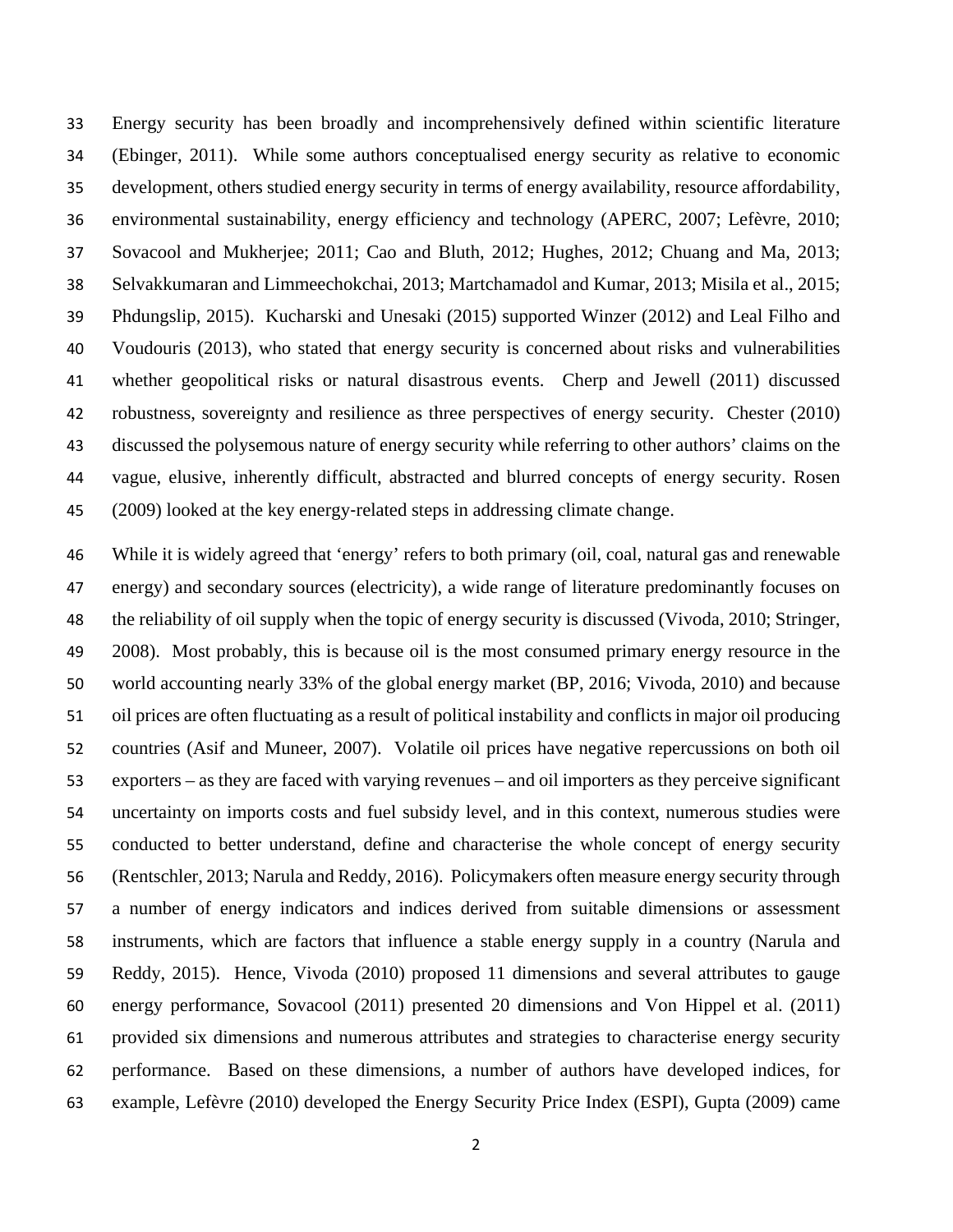up with the Oil Vulnerability Index (OVI), ex-ante and ex-post indicators by Löschel et al. (2010) and the Aggregated Energy Security Performance Indicator (AESPI) by Marchamadol and Kumar, 2013 among other researchers. Research on energy security in Small Island Developing States (SIDS) member states (see Table 1 for list) is of high relevance as they are net energy importers and are intricated by unique geographic, demographic, economic and environmental challenges (Blancard and Hoarau, 2013; UNEP, 2014). SIDS are geographically located in the Atlantic, Indian Ocean, Mediterranean and South China Sea (AIMS), Caribbean and Pacific regions. The total population in the SIDS in this study is around 61,516,000 with the largest share in the Caribbean which represents 65% followed by Pacific with 18% and AIMS 17% (World Bank, 2017). However, research on energy security in SIDS is in its infancy and this study is the first of its kind to come up with relevant indicators of energy security applicable to island states. There appears to be little progress on indicator development because, so far little has been done to identify meaningful dimensions on which a stable energy supply in islands depends. The World Energy Council (2017) developed the world energy trilemma index and reported that there are only five SIDS in the list of 125 countries assessed. The energy trilemma ranking is based on energy security, energy equity and environmental sustainability, morerecently taking CO2 emissions into account (Leal Filho 2015). Denmark is ranked first in the list of 125 countries and the five SIDS 81 are Singapore -  $22<sup>nd</sup>$ , Mauritius –  $47<sup>th</sup>$ , Dominican Republic –  $79<sup>th</sup>$ , Jamaica –  $85<sup>th</sup>$  and Trinidad & 82 Tobago –  $88<sup>th</sup>$  (WEC, 2017) The uniqueness of this paper is that, firstly, it develops a conceptual framing of relevant energy security dimensions of SIDS and secondly, it draws from a review of some potential initiatives, some recommendations of selected strategies and measures to improve energy security in SIDS context. The article thus contributes to filling a literature gap on energy security and seeks to refocus attention to initiate further research for energy sector development in SIDS.

**Table [1](#page-3-0).** List of Small Island Developing States (SIDS)<sup>1</sup> (Source: UNEP, 2014)

| SIDS region | SIDS countries |
|-------------|----------------|
|-------------|----------------|

<span id="page-3-0"></span> While brief references are made to Papua New Guinea (PNG) and Trinidad & Tobago, the hypothesis elaborated made in this article are less applicable to PNG. PNG and Trinidad  $&$  Tobago are energy exporter and energy importers and exporters have different dimensions on which their supply of oil to their population depends. Energy security aspects of oil exporters have to be dealt separately and is beyond the scope of this paper.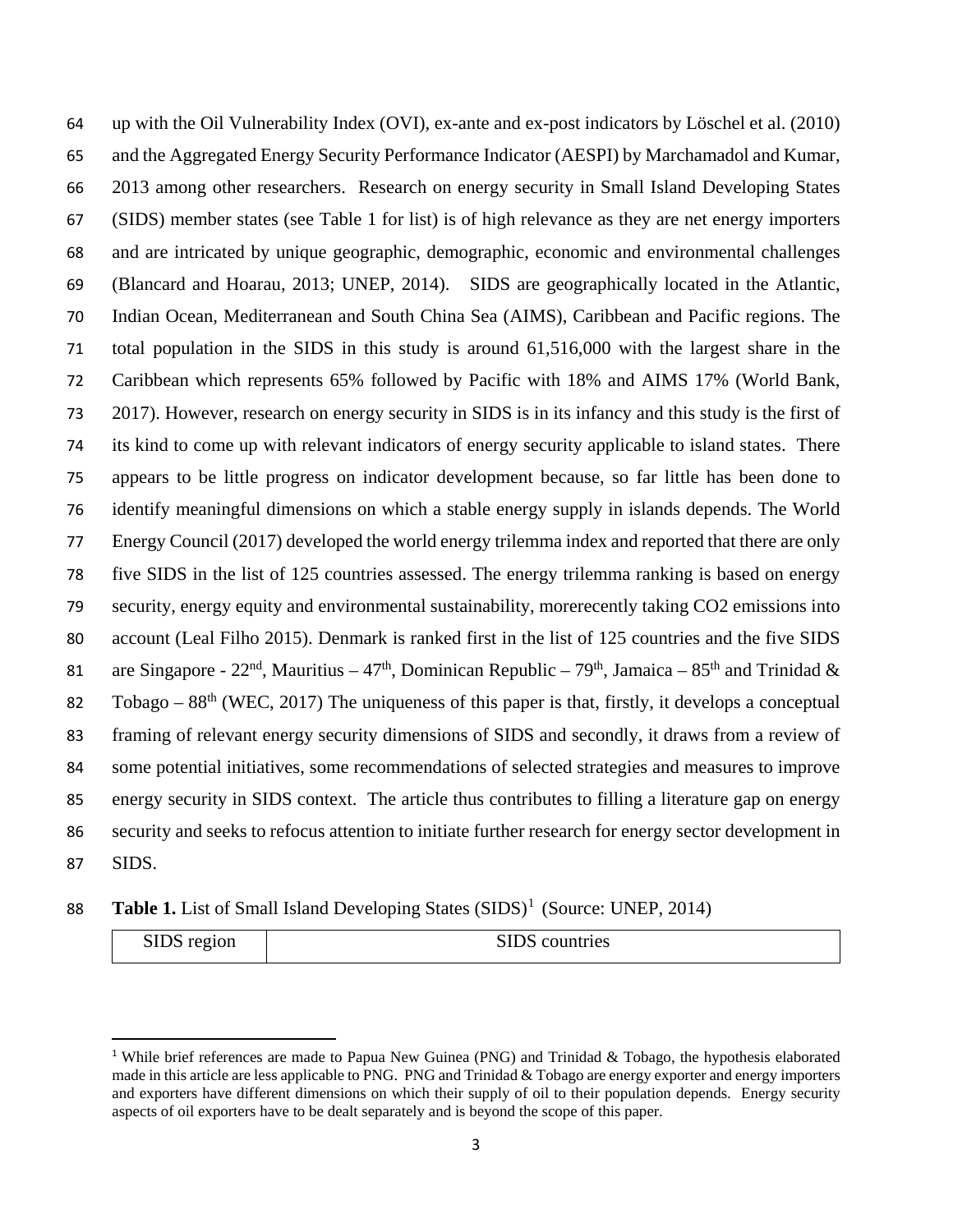| <b>AIMS</b> | Cape Verde, Comoros, Guinea-Bissau, Maldives, Mauritius, Sao Tome        |  |  |  |  |
|-------------|--------------------------------------------------------------------------|--|--|--|--|
|             | and Principe, Seychelles, <sup>2</sup> Singapore                         |  |  |  |  |
| Caribbean   | Antigua and Barbuda, Bahamas, Barbados, Belize, Cuba, Dominica,          |  |  |  |  |
|             | Dominican Republic, Grenada, Guyana, Haiti, Jamaica, St Kitts and Nevis, |  |  |  |  |
|             | St Lucia, St Vincent and Grenadines, Suriname, Trinidad and Tobago       |  |  |  |  |
| Pacific     | Fiji, Kiribati, Marshall Islands, Federated States of Micronesia, Nauru, |  |  |  |  |
|             | Palau, Papua New Guinea, Samoa, Solomon Islands, Timor-Leste, Tonga,     |  |  |  |  |
|             | Tuvalu, Vanuatu                                                          |  |  |  |  |

89

 $\overline{a}$ 

## 90 **2. Methods for data collection**

 Two methodological approaches were simultaneously used to characterise key dimensions of energy security that are relevant to SIDS. Firstly, a review of present literature based on energy development in SIDS and energy security was conducted. Literature on islands' energy sector was obtained mostly from intergovernmental and think–tank reports. The aim of literature search was to identify major energy security dimensions and their applicability in small islands. To support some arguments, statistical data from various international databases were collected such as the World Development Indicators of the World Bank, the International Disaster Database from the Centre for Research on the Epidemiology of Disasters (CRED) and the Electricity Database from the International Energy Agency (IEA). Where data was unavailable from these sources, information was retrieved from governmental statistical publications, reports from development banks, regional agencies and national organisations along with a wide range of peer–reviewed papers. Efforts have been made to gather, as far as possible, the most up–to–date data. Accuracy and authenticity of the data collected was maintained by cross–checking with other statistical 104 reports.

 Secondly, to consolidate the findings of the literature review, a qualitative survey was carried out among energy practitioners in Mauritius, Fiji, Samoa, Vanuatu, Tonga, Tuvalu and Federated 107 States of Micronesia. The survey was carried out in 2014 as part of the  $L<sup>3</sup>EAP$  Project (www.project-l3eap.eu) which aims to develop and provide lifelong learning approaches and

<span id="page-4-0"></span><sup>&</sup>lt;sup>2</sup> Singapore is not a developing state but a developed country, but is part of the SIDS group. The findings in this study can equally by applicable to Singapore as the country share similar environmental and economic challenges as other SIDS members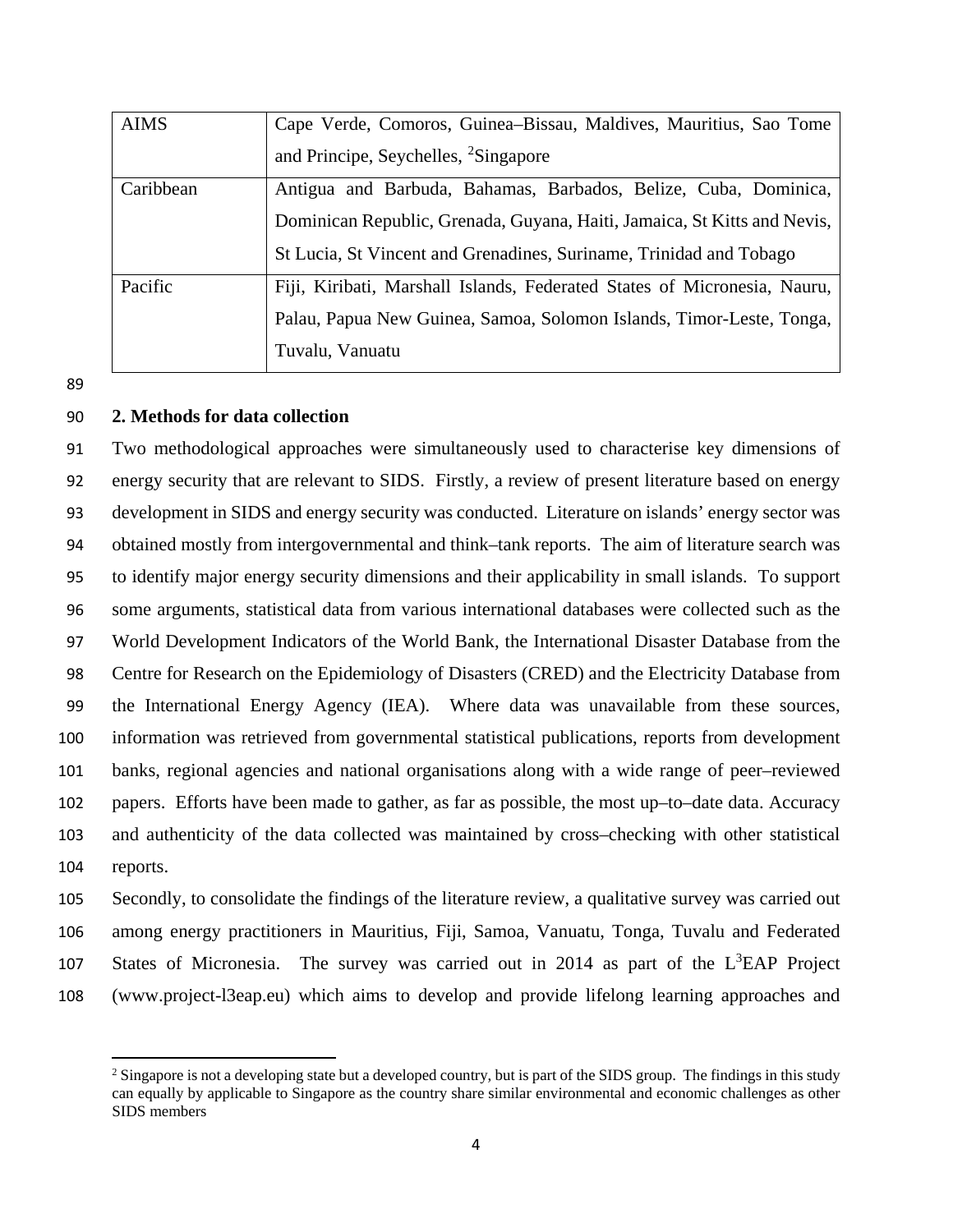strengthen local capacities on energy access, security and efficiency in SIDS. Respondents were chosen purposively and constituted of energy professionals working for non–governmental organisations (NGOs), the private and public sectors, utility companies and renewable energy agencies. The survey received 32 respondents from Mauritius and 29 from the Pacific Island Countries (PICs) – 61 in total. From PICs, 4 participants were energy analysts from the Department of Energy, 12 participants were from NGOs, 7 participants from utility companies and 6 from private companies working in the energy domain. In Mauritius, 28 participants were from the power producing companies, 3 from utility companies and 1 from a research institution. Most respondents search for securing energy resources as part of their professional responsibility. Respondents with practical knowledge of energy security was sought rather than experts with predominantly theoretical knowledge. Survey in the Caribbean islands could not be conducted but views from participants can presumably be extended to reflect the energy security issues and dimensions in the Caribbean islands. Respondents were asked basic bio–data information and to give their views on 'energy security' in open–ended questions.

#### **3 Data analysis and discussion**

 Responses obtained were processed as per Miles and Huberman (1994) and Patton (2002) and as previously applied in Blumer et al. (2015). Recurrent themes from the wide range of views from the survey were used to develop a set of codes which were labelled as (i) import dependency, (ii) energy prices, (iii) climate change and resilience, (iv) governance, (v) energy infrastructure, (vi) equity and (vii) energy efficiency. Some responses, such as one energy expert said: "Energy security has two key dimensions – reliability and resilience is attributed to two codes; "reliability" attributed to code (i) and "resilience" to code (iii).

 Results has been simplified as in Table 2 which gives the proposed dimensions for a secure energy system in SIDS and the percentage recurrence in the responses of the survey sample. The percentage recurrence is the number of parameters applicable to a particular code divided by the total number of codes recorded. Most experts claimed *import dependency* and affordable *energy prices* as mandatory parameters for a secure energy system in islands. This is not surprising as these two dimensions figure in a wide range of literature. In most scientific literature, these two terms are known as 'availability' and 'affordability' of energy.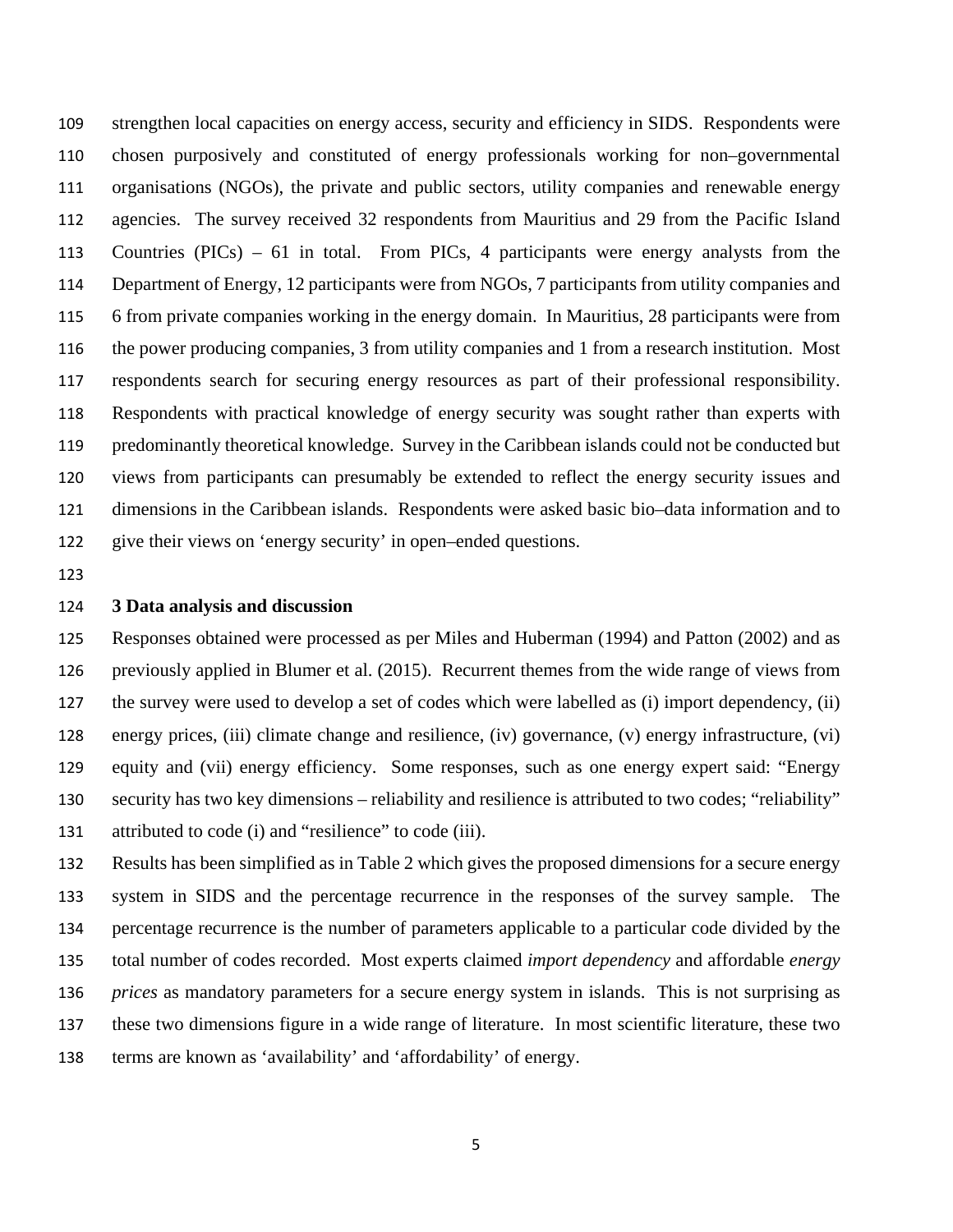The survey results showed *climate change and resilience* among the top three prioritiesfor a secure energy system in islands. It is important to highlight a piece of observation: contrasting these results with a study by Ang et al. (2015) who ranked *environment* fifth from a wide range of studies on energy security from developed countries namely China and Japan, the problem of climate change is more pronounced in SIDS. Other important dimensions identified by experts are governance, energy infrastructure, equal energy distribution and energy efficiency which are further commented in the next section.

146 **Table 2.** Survey results from open–ended question and percentage recurrence in responses

| <b>Some Keywords/phrases</b>                                                               | <b>Dimensions</b>                | Percentage |
|--------------------------------------------------------------------------------------------|----------------------------------|------------|
| Availability; adequate; reliability;<br>Consistent                                         | Import dependency                | 46%        |
| Reasonable and affordable prices; economic<br>performance                                  | Energy prices                    | 15%        |
| Clean energy; sustainability; resilience;<br>shocks; withstanding threats; external forces | Climate change and<br>resilience | 14%        |
| Management of energy supplies; requirements<br>of a nation                                 | Governance                       | 8%         |
| Generation and distribution system; fuel<br>storage facilities                             | Energy Infrastructure            | 6%         |
| Equal distribution; the right; not discriminated<br>against                                | Equity                           | 6%         |
| Efficient;<br>intelligent use                                                              | Energy efficiency                | 3%         |

147

## 148 **4 Dimensions of energy security in SIDS**

149 *4.1 Import dependency*

 Based on the survey, it was noted that the first and most important dimension which characterise energy security in SIDS is import dependency. In general, SIDS are net oil importers. Most energy practitioners agreed that oil import to SIDS countries encompasses all other energy security dimensions which is spearheaded by their high consumption. Fig. 1 show the electricity mix in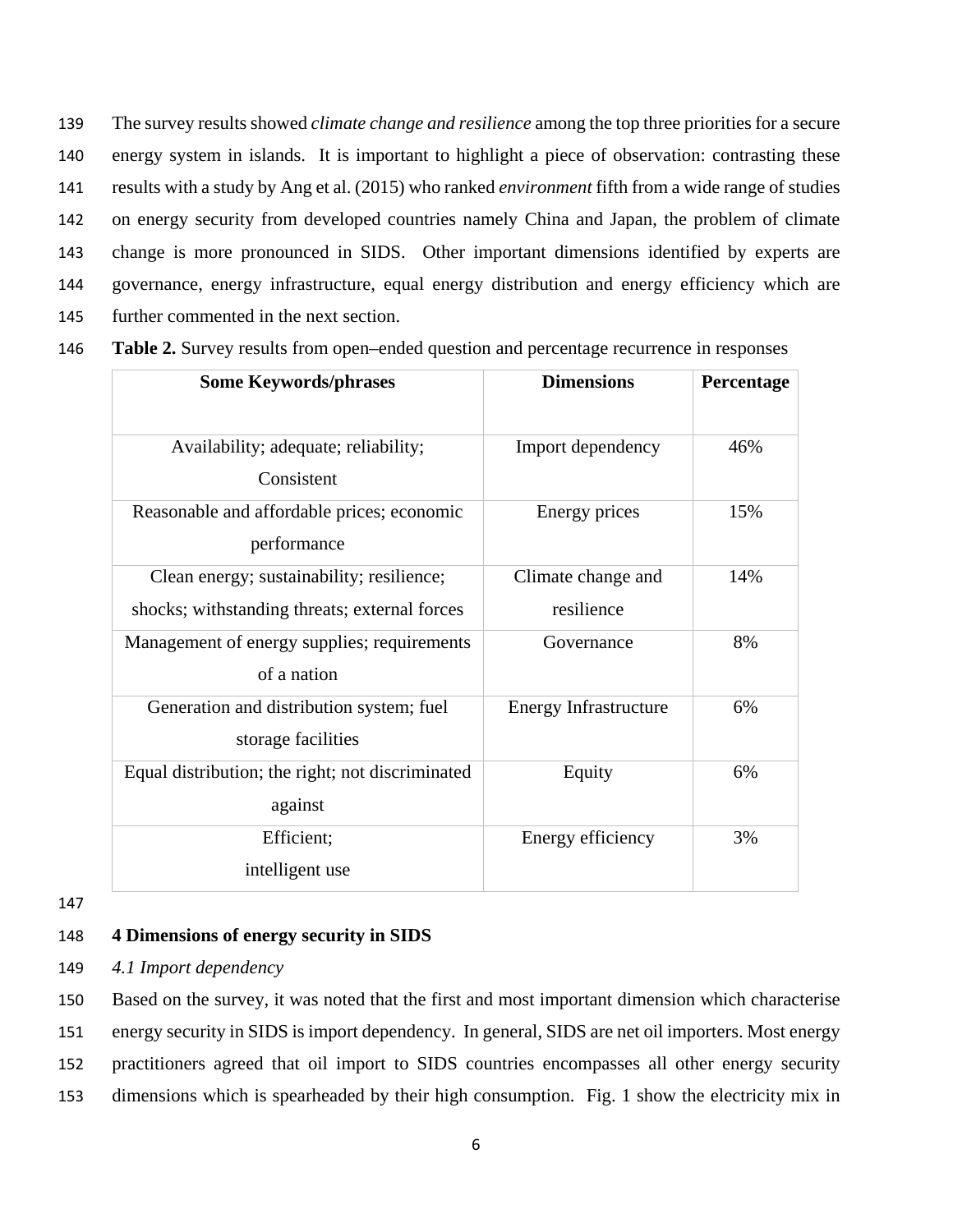Africa, Caribbean and Pacific SIDS and as observed over 70% of energy demand for electricity is satisfied by fossil fuels which are imported. They explained that high dependency on oil exposes SIDS to the direct risks of supply disruptions and possible effective solutions (such as source diversification) are not economically feasible in SIDS context. Country-wise, Suriname, Dominica, Fiji, Belize, Cape Verde and Sao Tomes and Principe have diversified energy mix by deploying sustainable energy sources like wind and hydro to enhance energy security, but renewable energy development in SIDS is still constrained by a number of barriers as Timilsina and Shah (2016) discussed in their paper. Raghoo et al. (2017) studied the feasibility of diversifying the energy mix by importing natural gas from neighbouring countries but the possibility of supply disruption remains. Alternatively, source modification can be sought to improve energy security (APERC, 2007). Instead of importing oil from only one country, oil importers can purchase oil from different countries and thus mitigate the risks of supply disruptions (Ang et al., 2015). However, source diversification has its limitations over geographical distance, political relationships with exporting countries, energy policies and the resources required to implement those policies (Vivoda, 2009). Source diversification seems more an 'elusive' concept as SIDS import relatively small amount of oil over long distance. In Mauritius, petroleum products are imported from Mangalore Refineries and Petrochemicals Ltd on a 22–day shuttle over 4600 km. Importing oil from different suppliers can increase energy expenses directly impacting the domestic sale of oil.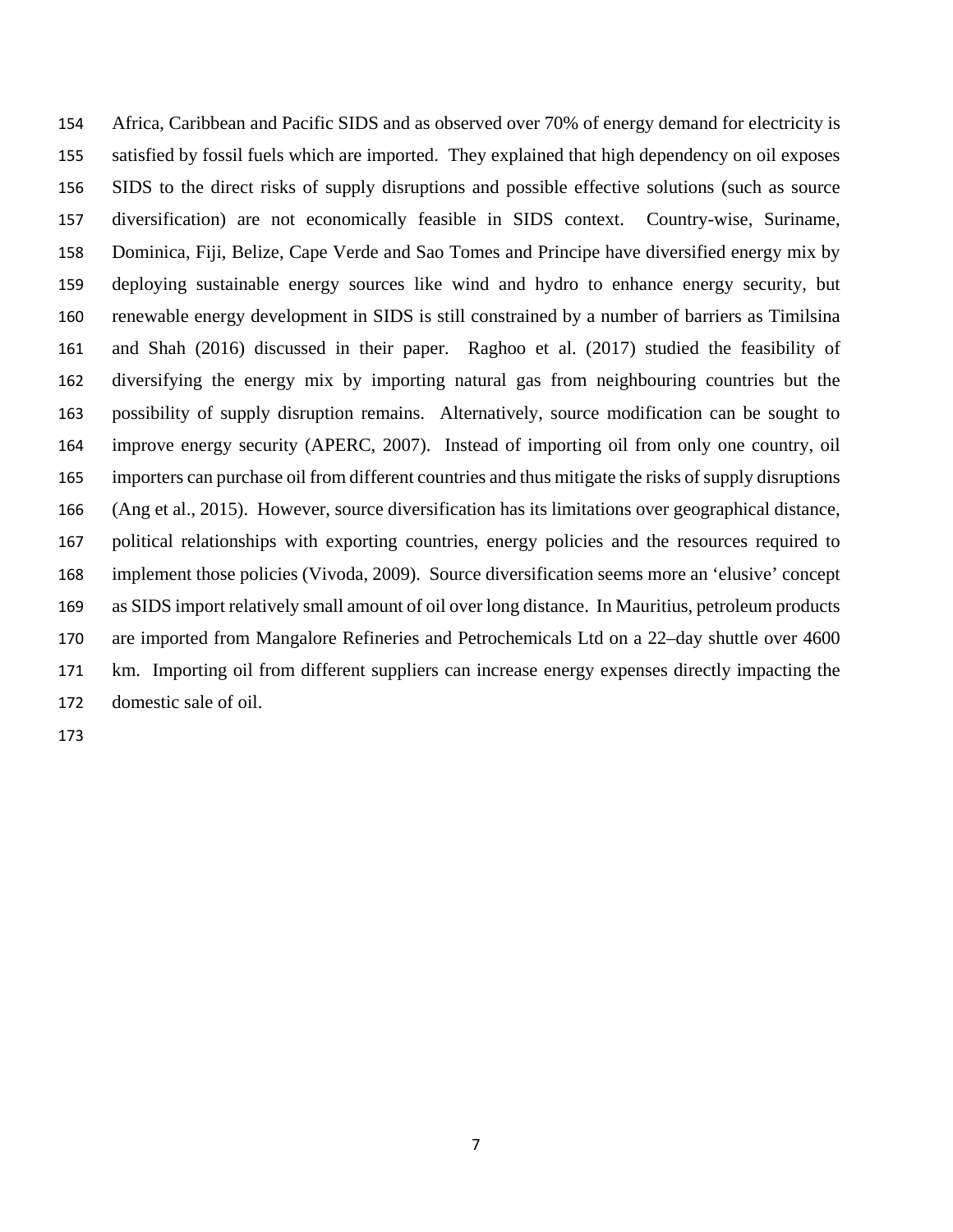





## *4.2 Energy Prices*

 The second factor that the survey revealed influencing energy security in SIDS is energy prices. Energy practitioners discussed how energy prices as an economic dimension, influence energy security. Being small and having a negligible oil demand on the international market, SIDS have less control on the price of goods they import and export and are therefore, 'price–takers' rather than 'price–setters' (Briguglio, 1995). Since SIDS are sea–locked, they rely extensively on air or maritime transport for imports and exports. Freight costs are unusually high because SIDS lie outside the conventional zone where most ships circumnavigate. This increases oil expenditures in SIDS where often oil imports is a fraction of country's overall GDP. Fig. 2 provides GDP share dedicated to oil imports in selected SIDS for which data is available, where this fraction is as high as 28% in Palau. Being highly reliant on oil makes SIDS susceptible to oil price shocks. In a study, Bacon and Kojima (2008) showed that the changes in economic susceptibility, that is, the variations in the share of GDP accounted by the importation of oil from 1996 to 2006, in Guyana was 20.2%, Seychelles, 14.8%, Maldives, 10.1% and Belize, 6.9% as compared to Switzerland, 1.0%, Mali, 0.8% and Uganda, 2.0%. Oil price hikes give rise to inflation, trade deficits and high import bills. To counteract the impact of rising oil prices, SIDS have to seek aid through foreign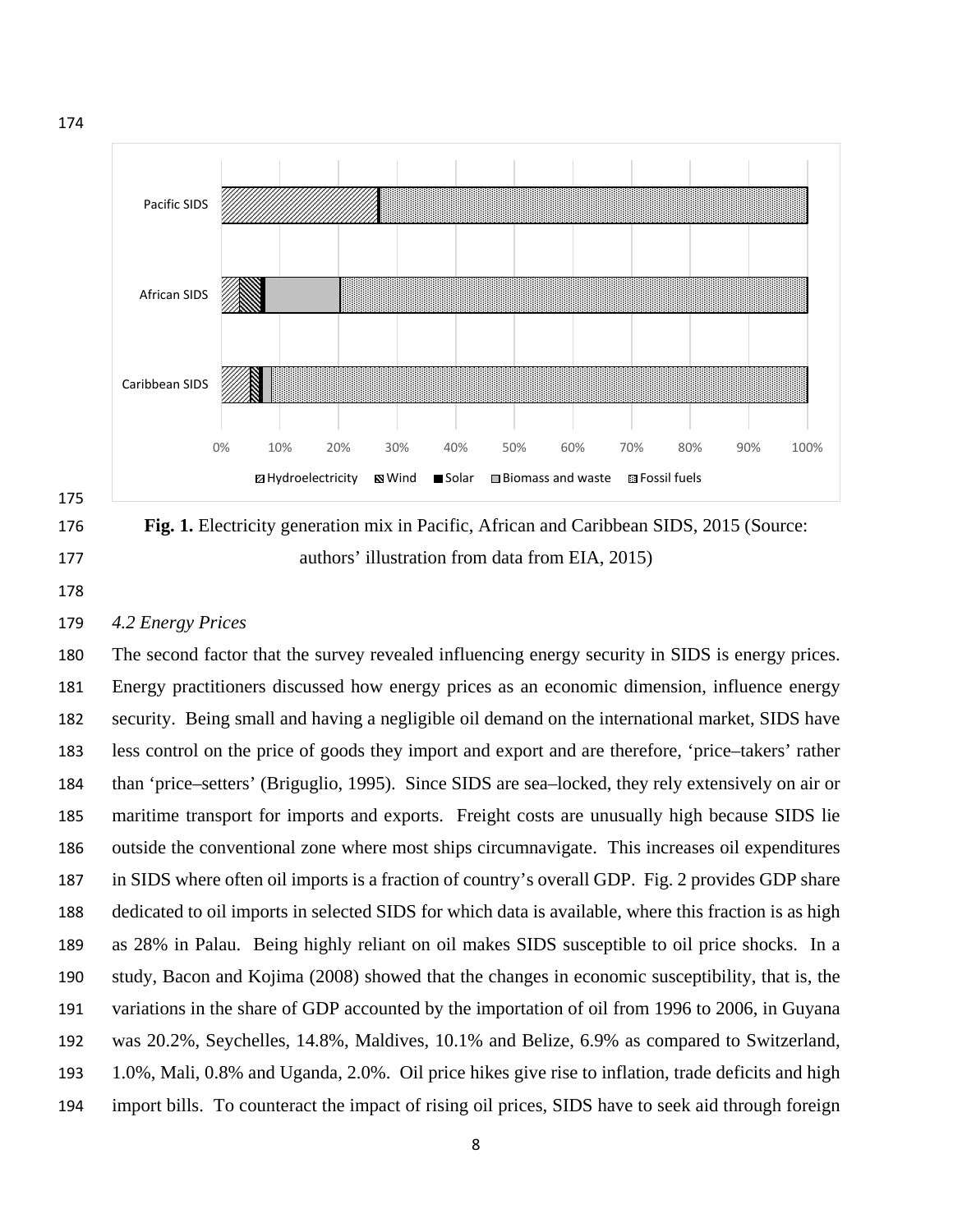direct investments, grants or by borrowing from other countries. On a household level, a rise in energy price causes inflation which can surcharge family budget and disproportionately affect those who show little resilience to cope with price fluctuations. Businesses might be less competitive as they have to raise input costs and unlikely to increase final prices. Therefore, export decreases which can dis–equilibrate balance of payments. Declining economic growth can pressurise government to inject funds for fuel subsidisation. For example, in 2008, Marshall Islands government has injected \$8 million to the state-owned utility company for continuous oil procurement (Davies and Sugden, 2010).



- 
- 

 **Fig. 2.** Percentage share of GDP on oil imports for selected SIDS, 2013 (Source: World Development Indicators, World Bank; authors' calculations)

# *4.3 Climate change and resilience*

 Resilience is the ability to make extra preparations and to adapt to changing environment so as to resist and address disruptions at the earliest (President Policy Directive 21, 2013) and our experts aim address the disastrous effects of climate change on island nations and their inability to mitigate and adapt to them. An energy system cannot be sustainable if it causes environmental externalities such as overexploitation of natural resources, air pollution and contribute to the negative consequences of climate change. Climate change is known to destabilise naturally–occurring cycles and to be an initiator of more frequent and severe natural calamities such as droughts, floods,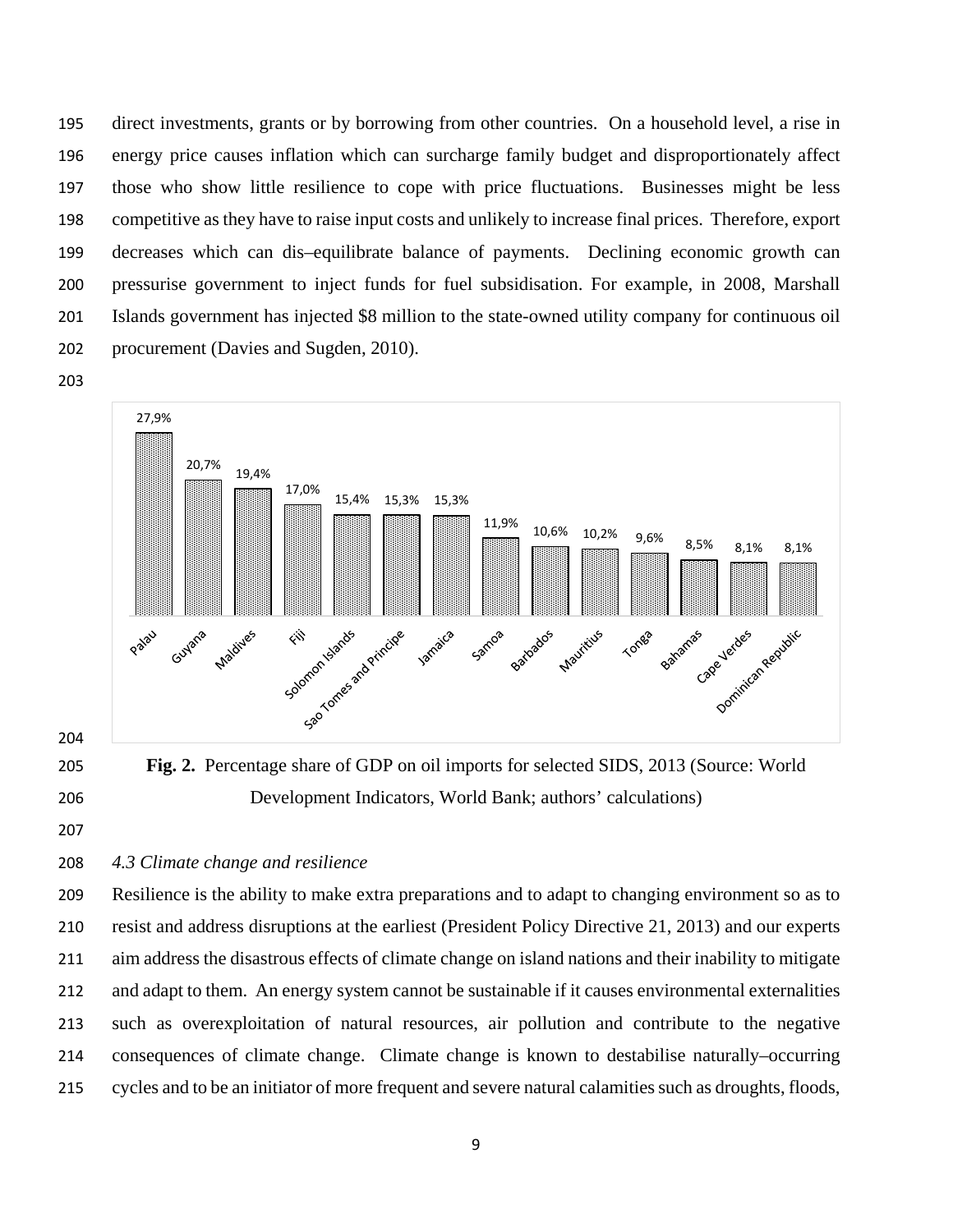tropical cyclones and tsunamis. Cyclones are formed by the interaction of the atmosphere and sea and are quite impactful for islands causing massive destruction of infrastructure, communication services and settlements. (UNEP, 2014). The damage caused by natural disasters can even surpass a country's GDP resulting in major economic set–back (Fig. 3). In Haiti, for example, total costs of damage from natural disasters from 2000–2014 were 118.0% of its GDP (high because of January 2010 earthquake), in Samoa total costs amounted to 41.8% of its GDP as shown in Fig 3. and in Dominican Republic (DR) total damage was about 0.5% of its GDP. In SIDS, experts take climate change as a subset of energy security. Past authors have synergised climate change, energy access, renewable energy and air pollution with energy security policies for many countries (Bazilian et al., 2011; Bang, 2010; Bollen et al., 2010; King and Gulledge, 2016; Rogers–Hayden et al., 2011; Shadman et al., 2016; van Vliet et al., 2012) which highlight the need to implement climate change mitigations measures to build resilience and maintain energy security.





 **Fig. 3.** Cumulative total cost of damages from natural disasters for the period 2000–2014 in some selected SIDS and the percentage share of GDP it accounts for (Sources: World Development Indicators, World Bank; International Disaster Database; authors' calculations)

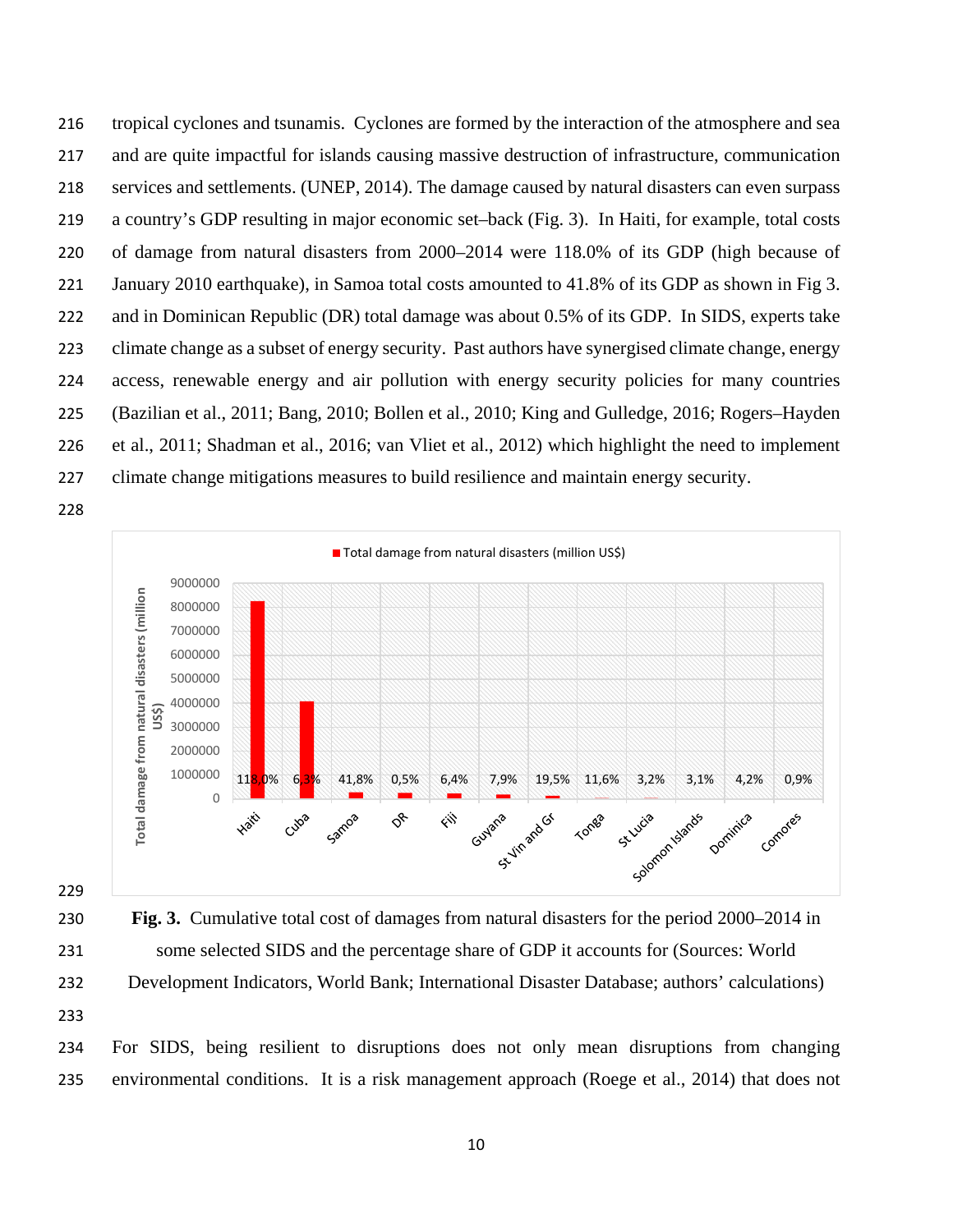only include withstanding climatic conditions, but other shocks like terrorism, accidents, sabotage, theft and import supply risks, too (Yeeles and Akporiaye, 2016). As put forward in Goldthau and Sovacool (2012), energy systems fall short of resilience that can be detrimental to external shocks and this is an issue in SIDS as potential approaches to enforce resilience are still unimplemented. A typical example is the threat of attacks from Somalian pirates to oil tankers destined to countries in the Indian Ocean where there is still room for improvement though some measures have been taken.

## *4.4 Governance*

 The role of governmental authorities of oil importing countries is critical to devise and coordinate policies around energy and sustainability issues (Fudge et al., 2016). Sound and forward–looking government can establish energy policies to mitigate short–term oil disruptions and build tough and robust infrastructure to maintain long–term energy supply (Ang et al., 2015). Most of the government in SIDS provide subsidy to dampen oil prices and thus, make energy costs affordable to islanders. The example of the Marshall Islands given above, where the government injected \$8 million, best illustrates such effort from their government. Other examples include Samoa where the government has reduced tax rates on petroleum products to lessen the burden on consumers (Davies and Sugden, 2010). Indeed, fuel subsidisation can increase government expenditures on the national budget, and this is why good governance is required to efficiently balance revenues and expenditures in the national budget. For oil importers, government authorities have to plan and intervene promptly to reduce impacts of energy security.

## *4.5 Energy Infrastructure*

 It was found that the fifth aspect of energy security was energy infrastructure. Energy infrastructure refers to all components of the energy supply chain, which in the case of SIDS refers to transport by sea, disembarkment of oil, conversion to secondary sources (electricity) and its transmission and distribution or supply of primary energy sources. Hence, energy infrastructure for oil importing countries include high efficiency refineries, proper oil tankers, adequate berthing and ports and oil tanks for oil storage. In this respect, ports need to be equipped with proper berthing lengths, quay apron areas and road access. Regular maintenance has to be done to ensure that port infrastructure provide the intended function. In addition, maritime accidents occurring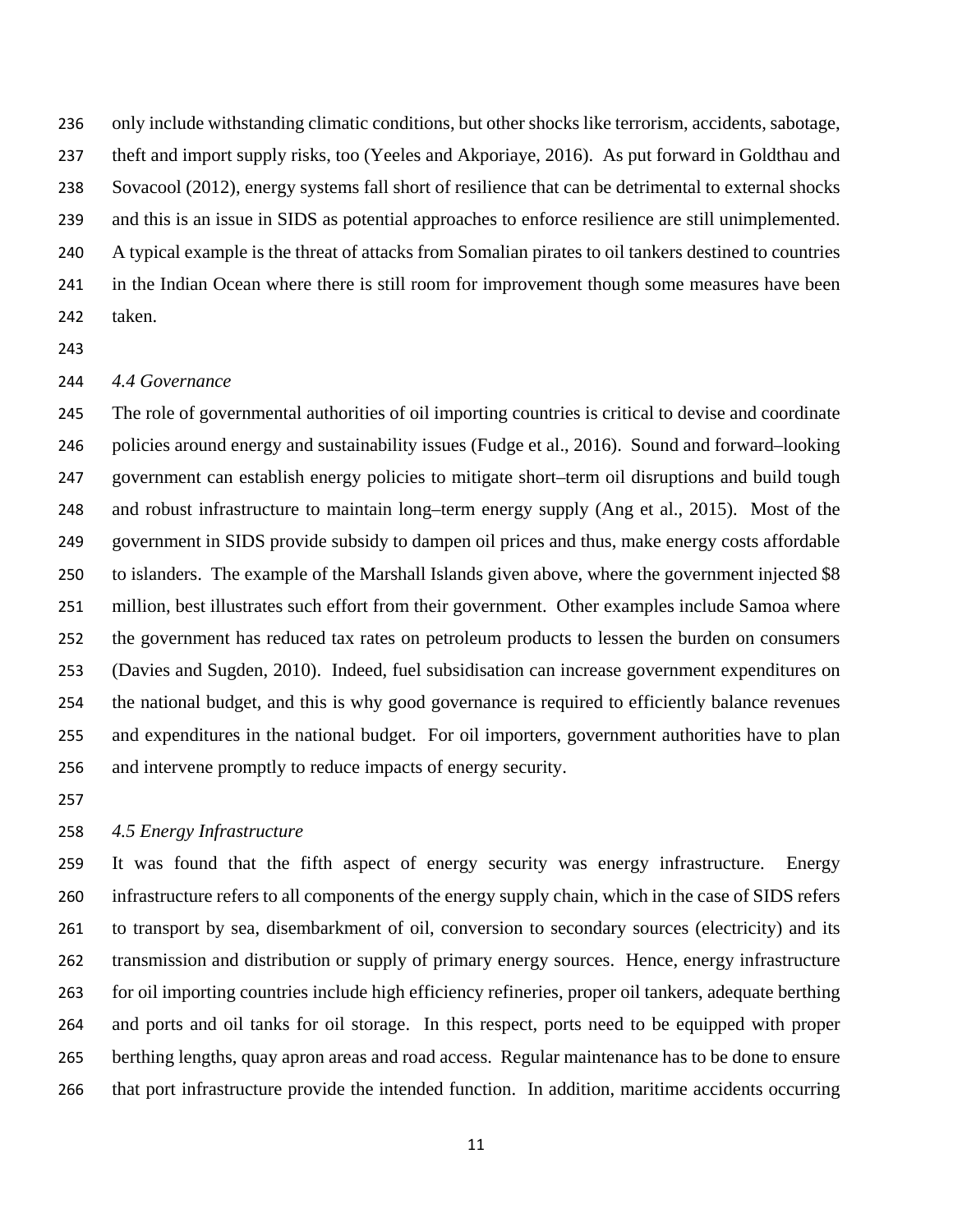from either sinking ships, collisions of ships or collision with port infrastructure can narrow approach channels and obstruct anchorages and port areas in some SIDS (UNCTAD, 2014). Since most SIDS have only one berth, damage to it can hinder imports and exports of goods. This is a direct threat to a country's energy security as infrastructure is the key component of the oil supply chain. Poor maintenance and inadequate financial and technical resources can cause accidents like oil spills. The Asian Development Bank (2007) provides some serious issues with port infrastructure in the Pacific countries and among, highlights that Palau port, which dates back to World War II need to be overhauled for continuous operation. Oil storage tanks have to be robust enough to resist natural disasters.

 Efficient infrastructure is also vital to maintain security of electricity supply. Less efficient cables 277 and transformers and other equipment for electricity transmission and distribution is mandatory for adequate electricity distribution. In Haiti for instance, 60% of electricity supplied on the grid is lost in terms of transmission and distribution losses (World Bank, 2014) which entail high economic consequences for the country. Though these losses cannot be completely eliminated, they can be minimized by regular maintenance, improvement in power factor among other measures. Besides, the March 2011 nuclear catastrophe in Japan and the subsequent huge trade deficits the disaster created for the country (Vivoda, 2012) directly indicate the need for proper planning of electricity generating infrastructure to withstand disasters of any magnitude.

## *4.6 Equity*

 An energy system cannot be regarded as secure if there exist within the system an unequal distribution of energy where some areas have access to energy while others do not. The relation between equity and energy security can be discussed in two ways – firstly, in terms of oil supply and with respect to the supply secondary energy sources (electricity). The first way lies in the unequal distribution of oil among energy importers and exporters. Thus, Asian–Pacific, European and North–American countries consume 80% of the world oil but control 10% of the world's oil reserves. Former Soviet Union, Africa, Latin America and countries making the Middle East control 90% of the global oil reserves but consume 20% of the global oil (BP, 2008 cited in Vivoda, 2009). The global energy market is therefore, quite unbalanced. On the other side, the sheer size and pace of growth of China and India is changing the global energy market with an ever-increasing appetite for oil (Vivoda, 2010). Under these circumstances, for holding more of this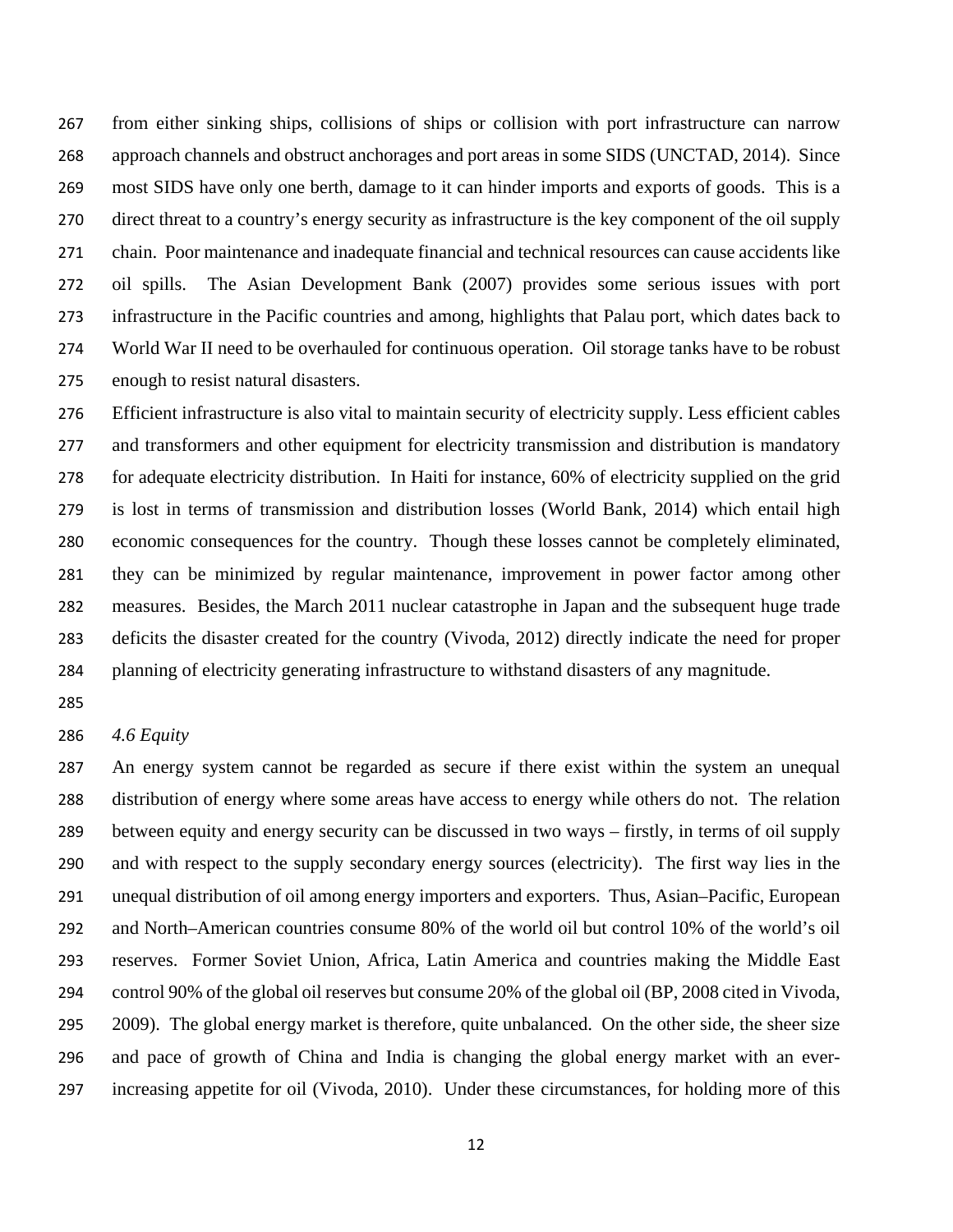finite volume of oil, China has planned energy strategies such as import diversification (Wu, 2014) which can efficiently hog more oil resulting in greater competition for oil on the market. Experts discussed that even though equity is difficult to quantify, within such fierce competition, SIDS fall far behind and are often ignored due to their relatively small oil consumption and inability to offer competitive prices. In simple terms, SIDS are neither competitive nor powerful enough to compete with superpowers for oil to which SIDS are highly dependent on.

 Secondly, domestic supply of energy in terms of electricity is rarely viewed as equitable as some regions have a reliable supply of electricity while in other regions, especially in villages and rural areas access to electricity is basically low. In the PICs for instance, electrification rate (amount of population having access to electricity) varies from 14% in Solomon Islands and 17% in Vanuatu as compared to 89% in Fiji to 99% in Samoa (Dornan, 2014). The inability to supply equitable access to energy results in poverty aggravation and the deepening of the rich–poor gap in developing countries.

*4.7 Energy efficiency*

 Energy security and efficiency is closely linked as reported by the World Bank (2005) and ESCAP (2008). By opting for more efficient energy technologies, the overall energy demand (whether in terms of oil or electricity) of a particular region can be reduced, thus alleviating the pressure on governmental authorities to supply more energy. Government will therefore have more funds to inject in other priority areas for better development of the country. Energy efficiency is an effective tool to mitigate global emissions and to tackle oil security problems in cases of oil price hikes. It is a cost–effective strategy to mitigate risks of energy security in islands (Raghoo et al., 2017).

## **5 Potential strategies for improving energy security in SIDS**

 An account of different practical initiatives that can be adopted to enhance security of energy supply in oil importing SIDS is given here. Before any initiative or policy is passed, a comprehensive feasibility study must be conducted to identify flaws and benefits in the proposed strategy. The applicability of each strategy in the context of SIDS is beyond the scope of this paper. It only presents some potential ways for energy security improvement in islands.

*5.1 Demand Side Management (DSM) and Energy Efficiency*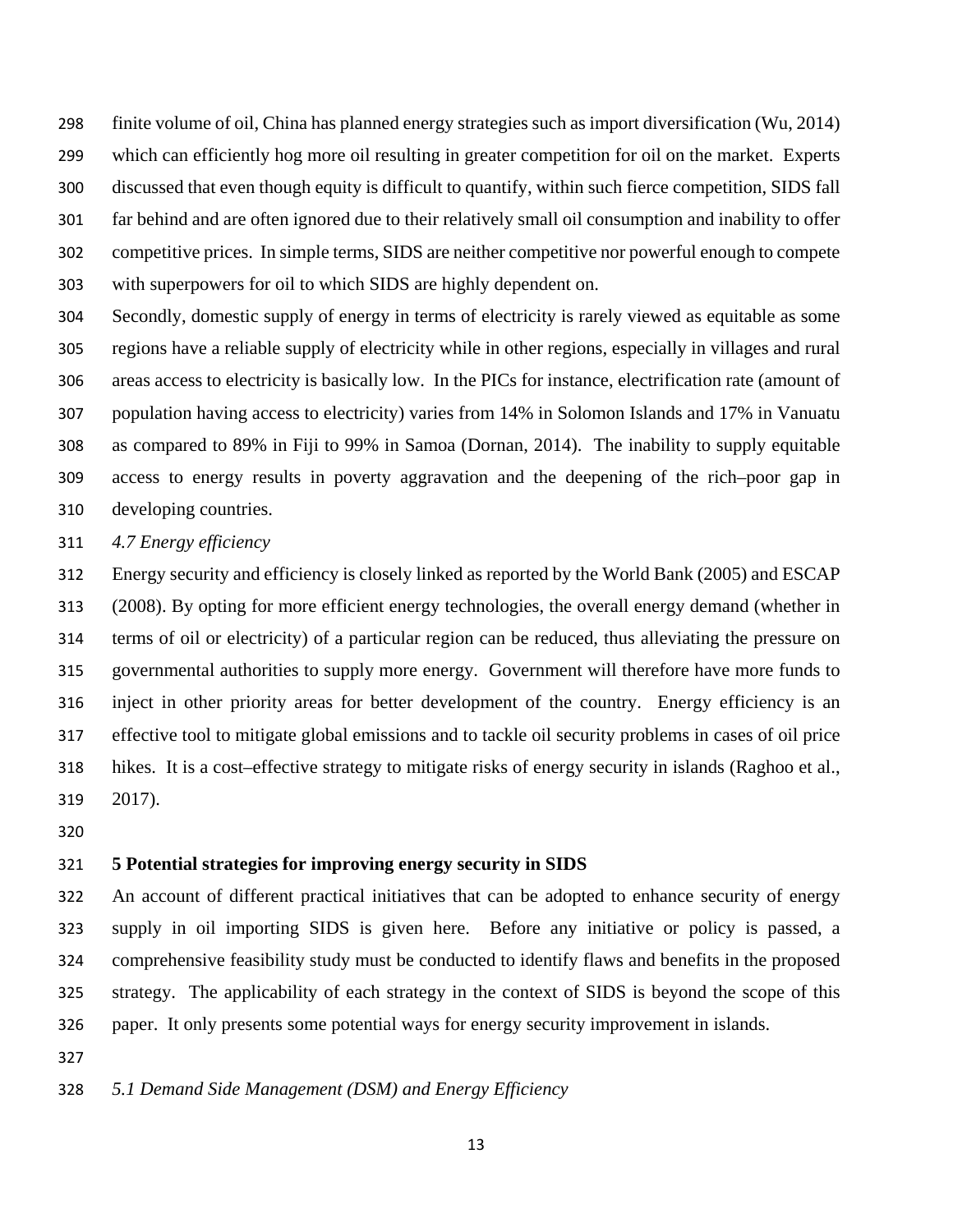Previously pointed out by Narula and Reddy (2016), the intensive focus on 'security of energy supply' leads to confusion of the role of demand side management and energy efficiency in enhancing energy security. DSM consists of a set of activities that monitors and alters end–users' energy demand. It is achieved by efficiency improvements on the customer's side and ultimately results in an overall reduction of fossil fuels consumption. Benefits of DSM practices and relevant management techniques are thoroughly discussed in Strbac (2008). For SIDS, DSM is the least costly option to reduce dependency on oil imports.

 Energy efficient measures can be adopted in industries, transport and buildings. For industries that rely on oil to power equipment, proper housekeeping, regular maintenance, industrial energy audits and using more efficient machinery in the plant can decrease fuel input. Energy efficiency in buildings can be achieved by applying efficient techniques (such as passive solar technologies) in the construction phase of buildings. Simple household measures such as proper tuning of air conditioners, switching off electrical appliances when not in use or using more efficient lamps for lighting can enormously help in cutting–off electricity bill and in the foremost, oil consumption in a region and eventually releases of greenhouse gases. In the transportation sector, which is the most oil consuming sector, proper road planning such as street layouts, pavements improvements and other infrastructural measures can help to reduce oil intake in vehicles. Using hybrid cars, prioritising walking and cycling for short distances, reducing travel speed for vehicles and mass transport are also good initiatives to curb oil intake (Sathaye et al., 2007). As simple as it may seem, some energy efficient practices require little or no cost at all. It is the coalition of these million individual small actions by islanders that can reduce dependency on imported fossil fuels. As an example of energy efficiency initiative, the proposed Sea Water Air Conditioning Project (SWAC) in Mauritius to use seawater pumped from the ocean to replace air conditioning in buildings in the capital city is a major project expected to replace the equivalent of 30 MW electrical power by an ocean derived cooling system (REN21, 2015). With regards to the different energy efficiency measures and policies available (see IEA, 2015), it is essential to implement an action plan based on funds available, environment, demography and other territorial data to assess which measure or policy is best–suited for which region (Sanseverino et al., 2014).

*5.2 Strategic Petroleum Reserves (SPR)*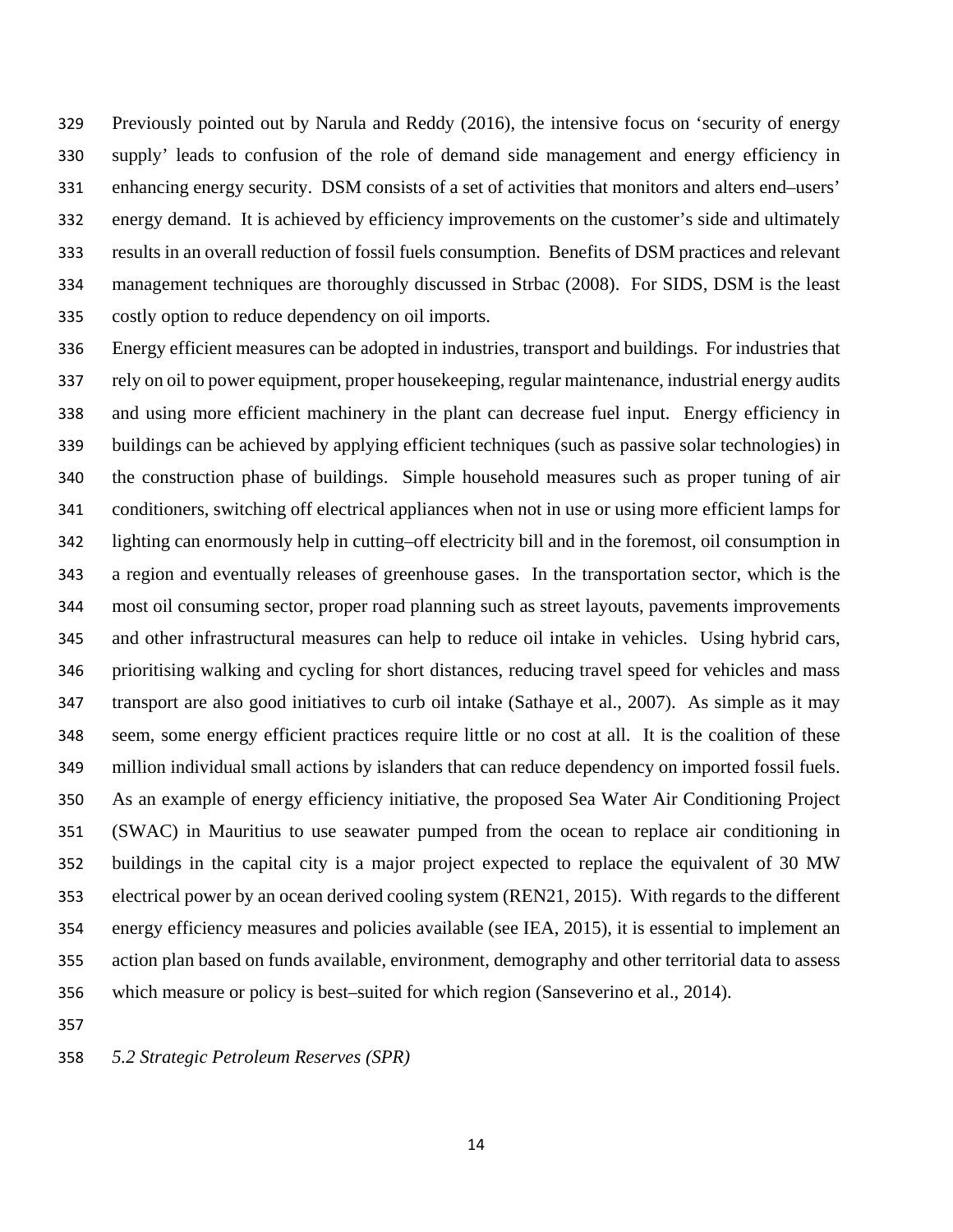SPR or stockpiling is the storage of petroleum to be used during short–term oil supply disruptions or in emergency situations such as in the occurrence of natural catastrophes. SPR is not a recent approach to tackle oil security problems (for e.g., see Balas, 1979) but since most academic literature is focussed on the United States, China or in IEA member countries, SPR probable application within SIDS has remained understudied. While setting up of an SPR in small islands can be subjected to many debates due to numerous factors to be considered, such as optimal size of the reserve, financial and institutional issues, drawdown decision; it nevertheless represents a good mean to plan for anticipated oil scarcity. Benefits of having SPR are purely economic. First, there are opportunities that exist where government can buy oil at a lower price and sell it to customers at a higher price. Secondly, SPR can dampen oil price hikes during disruptions thereby limiting economic setback and panic buying. This gives economies enough time to find alternative solutions to alleviate oil supply shortages (Paik et al., 1999) and also provide with a short–term solution to tackle oil price spikes issues. In the exceptional case of SIDS, frequent natural catastrophes can paralyse port activities or make it difficult for ships to deliver oil. In these cases, reserves from the SPR can be drawn to satisfy energy needs rather than attempting to disembark oil from ships under poor meteorological conditions. Finally, it can alleviate politically or economically motivated oil disruptions (Taylor and van Doren, 2005). Paik et al. (1999) discussed the available technologies for oil storage and their cost implications. Other authors (Meng et al., 2016; Zhou et al*.*, 2016; Zhu et al., 2012) have focussed on optimal sizing of oil reserves by stochastic modelling.

 Leiby et al. (2002) argued that the cost that small economies have to bear to set up oil stockpiles do not justify the relevant benefits accrued. However, benefits derived from stockpiling are additive and thus, a reserve can be jointly shared by a collection of nearby islands especially, in the Caribbean and Pacific regions. In addition, stockpiling oil can thus be used as a tool for diplomacy.

*5.3 Energy mix diversification*

 SIDS are blessed with a huge renewable energy potential whose exploitation and development are highly encouraged to diversify energy mix and to reduce dependency on oil imports. Much efforts have already been done to expand sustainable sources of energy in SIDS. Most of the SIDS have established RE goals by a certain time period (except Papua New Guinea) (Dornan, 2014).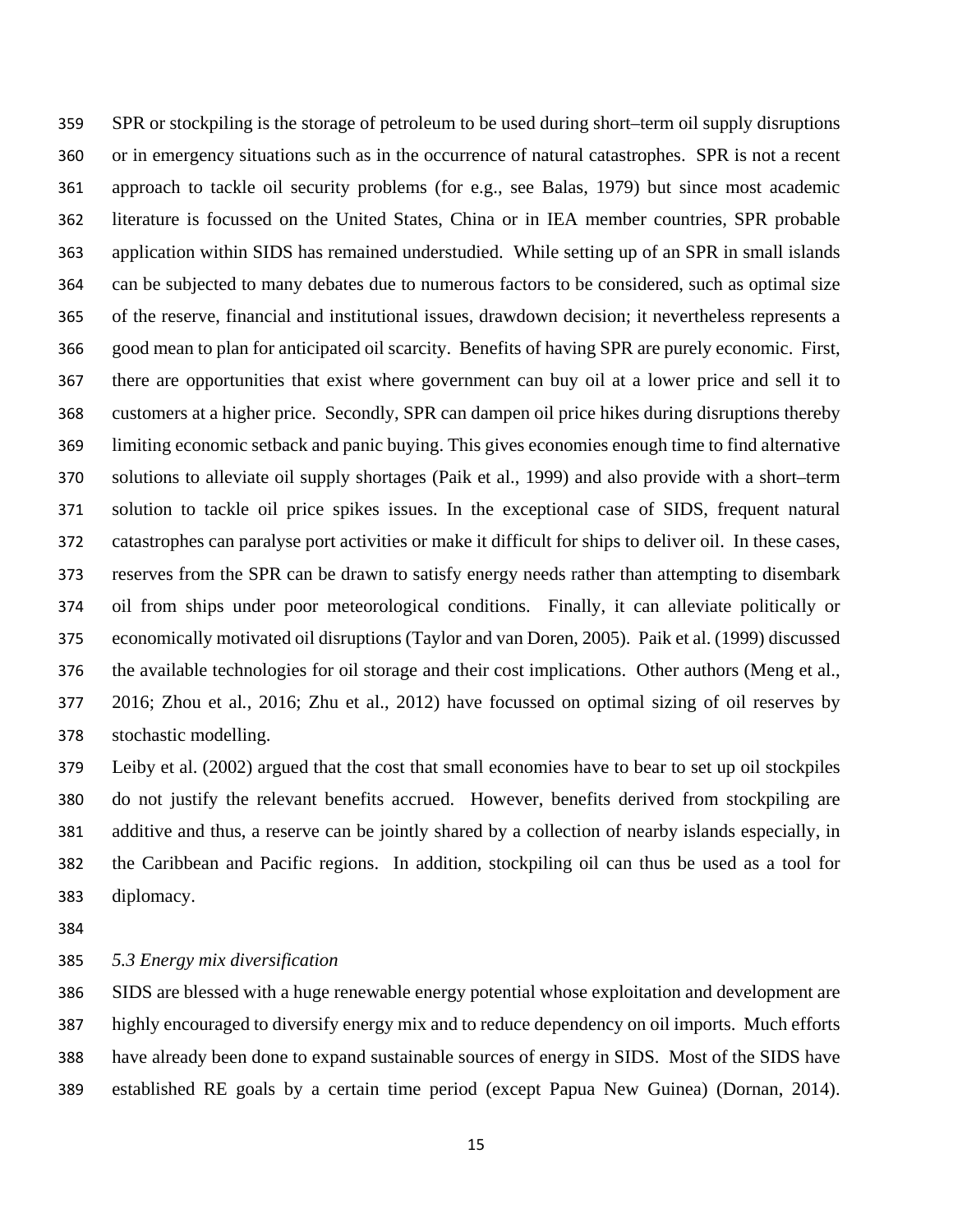Mauritius for instance, has come up with a long–term energy strategic plan and is expected to generate 8% electricity by wind, 6% by hydro, 2% by solar PV and 2% by geothermal energy by 2025 from existing 3% hydro and 0.2% solar with limited work geothermal energy so far (CSO, 2015; MEPU, 2009; Surroop and Raghoo, 2017; Wolf et al., 2017). A wind farm has recently started but there is still a long way to go to achieve targets. Table 3 demonstrates the RE potential for some Caribbean SIDS, as an example.

396

| Caribbean islands         | Wind | Geothermal | Hydro | Solar PV |
|---------------------------|------|------------|-------|----------|
|                           | (MW) | (MW)       | (MW)  | (MW)     |
| Antigua and Barbuda       | 400  |            |       | 27       |
| <b>Barbados</b>           | 10   |            | -     | 26       |
| Dominica                  |      | 100        | 8     | 45       |
| Dominican Republic        | 3200 |            | 210   | 2899     |
| Grenada                   | 11   | 499        |       | 21       |
| Haiti                     | 10   |            | 50    | 1654     |
| Jamaica                   | 70   |            | 22    | 650      |
| <b>St Kitts and Nevis</b> | 5    | 300        |       | 16       |

397 **Table 3.** Renewable energy potential in Caribbean SIDS (Source: Nextant, 2010)

398

 There is no debate on the fact that SIDS are blessed with abundant RE sources (Shirley and Kammen, 2013; Timilsina and Shah, 2016; Prasad et al., 2017). Arguably, solar, wind, biomass and hydroelectricity seem the most preferred RE sources notably because of the current mature status of their technologies and the cost–competitiveness with fossil fuel technologies. However, there are some financial and institutional barriers that small islands face to achieve RE targets. Although SIDS receive some financial aid (known as Official Development Assistance, ODA) (Niles and Lloyd, 2013), governments are unable to invest in the energy sector as they have to improve other sectors such as education, water, food security and poverty alleviation. Timilsina and Shah (2016) comprehensively described the barriers and 'policy enablers' for more renewable energy development in SIDS. It is also very difficult to access finance from foreign investment due to significant development challenges (Dornan, 2015) such as lack of incentives for private sector participation, diseconomies of scale and a thin financial base. However, as demonstrated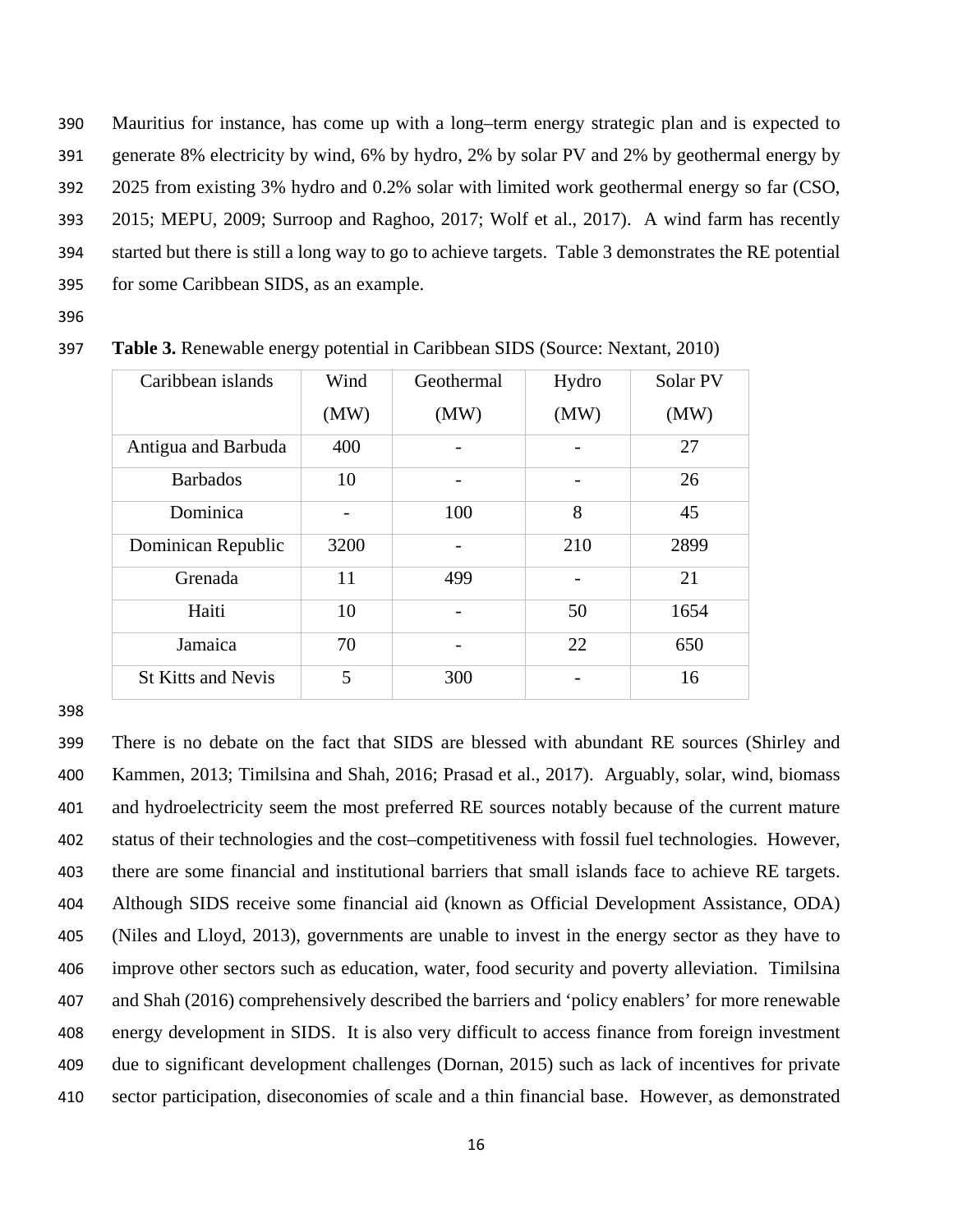by Dornan and Jotzo (2015), who applied the portfolio theory in SIDS, found that energy efficiency measures combined with renewable technologies help in reducing the cost of production which in turn reduces the financial risk. This is in contrary with other countries where there exists a cost– risk trade–off for RE integration. Ultimately, to drive more RE within SIDS, it is important to establish incentives to allow elements of an economy (private sector, for instance) to participate and invest in more sustainable sources. An example is the Turtle Beach Resort in Barbados where French Polynesian government gave a 35% tax credit to substitute electric water heating powered by diesel generators by solar water heating hence yielding \$1.48 million in energy savings and 655 tons of carbon emissions avoided from 1997 to 2013 (IRENA, 2014). Another policy instrument is feed–in tariff (FIT) which guarantees investors a fixed price for electricity generated from green sources for them to attain a reasonable return on investment (Jacobs et al., 2013). Gaps in technical and educational skills of islanders to handle renewable energy technologies can be addressed by training and capacity building.

## **6 Conclusion**

 Energy security is fundamental for the sustainable socio-economic development of SIDS. Since SIDS are not energy self–sufficiency and rely mostly on fossil fuels for meeting their energy needs, the security of energy supplies is of utmost importance. In this article, an attempt has been made to identify potential determinants of energy security for Small Island Developing States. The seven dimensions identified are regarded key to ensuring a more secure energy supply in SIDS. Hence, it is suggested that, based on the conceptual framework presented in this paper, more research work is needed to develop energy security indicators and indices in SIDS. Dimensions proposed coupled with the special vulnerabilities faced by islands, can be considered to gauge energy security performance and, thus, improve planning for future energy policies. It can also be observed that most strategies to enhance energy security are either underexploited or understudied, indicating further research opportunities. Energy efficiency, being a key to improve energy security is either misunderstood or ignored by policymakers so more awareness raising and communicating the advantages of efficient use and production of energy is needed for small island nations.

#### **Acknowledgments**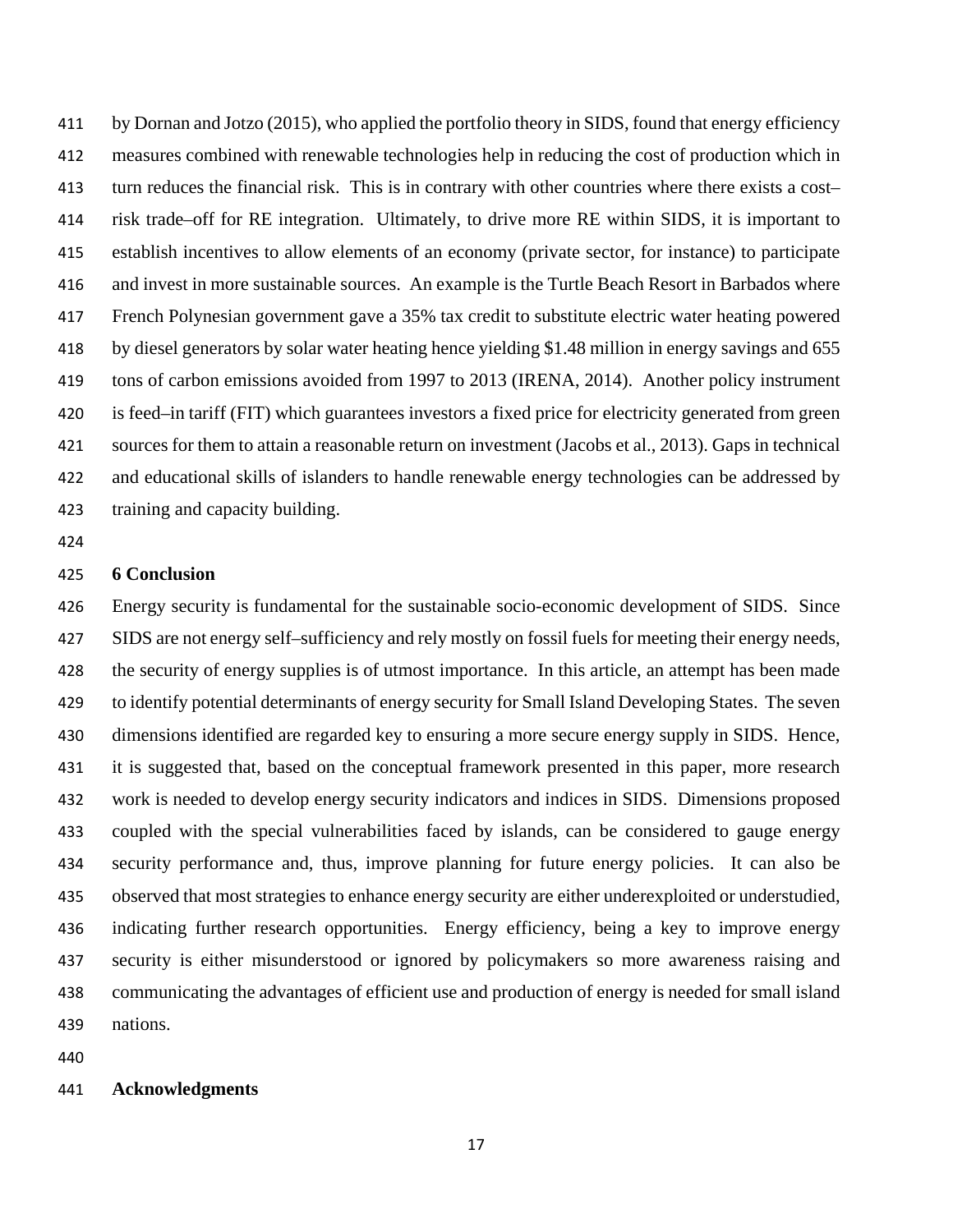442 This paper was produced in line with the EDULINK/European Union (EU) funded project  $L^3EAP$ . The arguments pointed out in this paper belong entirely to the authors and cannot, under any circumstances be taken as the opinions of the European Union. The authors of this article are also grateful to the anonymous reviewers who have significant contributed to improve the quality of this paper.

## **References**

- ADB, 2007. REG: Improving the Delivery of infrastructure services in the Pacific, Technical
- Assistance Consultant's Report, Project Number 38633, December 2007. Asian Development
- Bank. <http://www.adb.org/sites/default/files/project-document/65495/38633-reg-tacr.pdf>
- [accessed on June, 18 2016]
- Ang, B.W., Choong, W.L., Ng, T.S., 2015. Energy security: Definitions, dimensions and indexes.
- Renewable and Sustainable Energy Reviews, 42. 1077–93
- APERC, 2007. A quest for energy security in the  $21<sup>st</sup>$  century. Asian Pacific Energy Research Centre, Tokyo, Japan
- Asif, M., Muneer, T., 2007. Energy supply, its demand and security issues for developed and
- emerging economies. Renewable and Sustainable Energy Reviews, 11, 1388–1413
- Bacon R., Kojima, M., 2008. Vulnerability to Oil Prices Increases: A decomposition analysis of
- 161 countries. Extractive Series and Development Industries 1. World Bank
- Balas, E., 1979. The Strategic Petroleum Reserve: how large should it be? Carnegie-Mellon
- University, Design Research Center. Pittsburgh
- Bang, G., 2010. Energy security and climate change concerns: Triggers for energy policy change
- in the United States?. Energy Policy, 38, 1645–1653
- Bazilian, M., Hobbs, B.F., Blyth, W., MacGill, I., Howells, M., 2011. Interactions between
- energy security and climate change: A focus on developing countries. Energy Policy, 39, 3750–
- 3756
- Blancard, S., Hoarau J.F., 2013. A new sustainable human development indicator for small island
- developing states: A reappraisal from data envelopment analysis. Economic Modelling, 30, 623–
- 635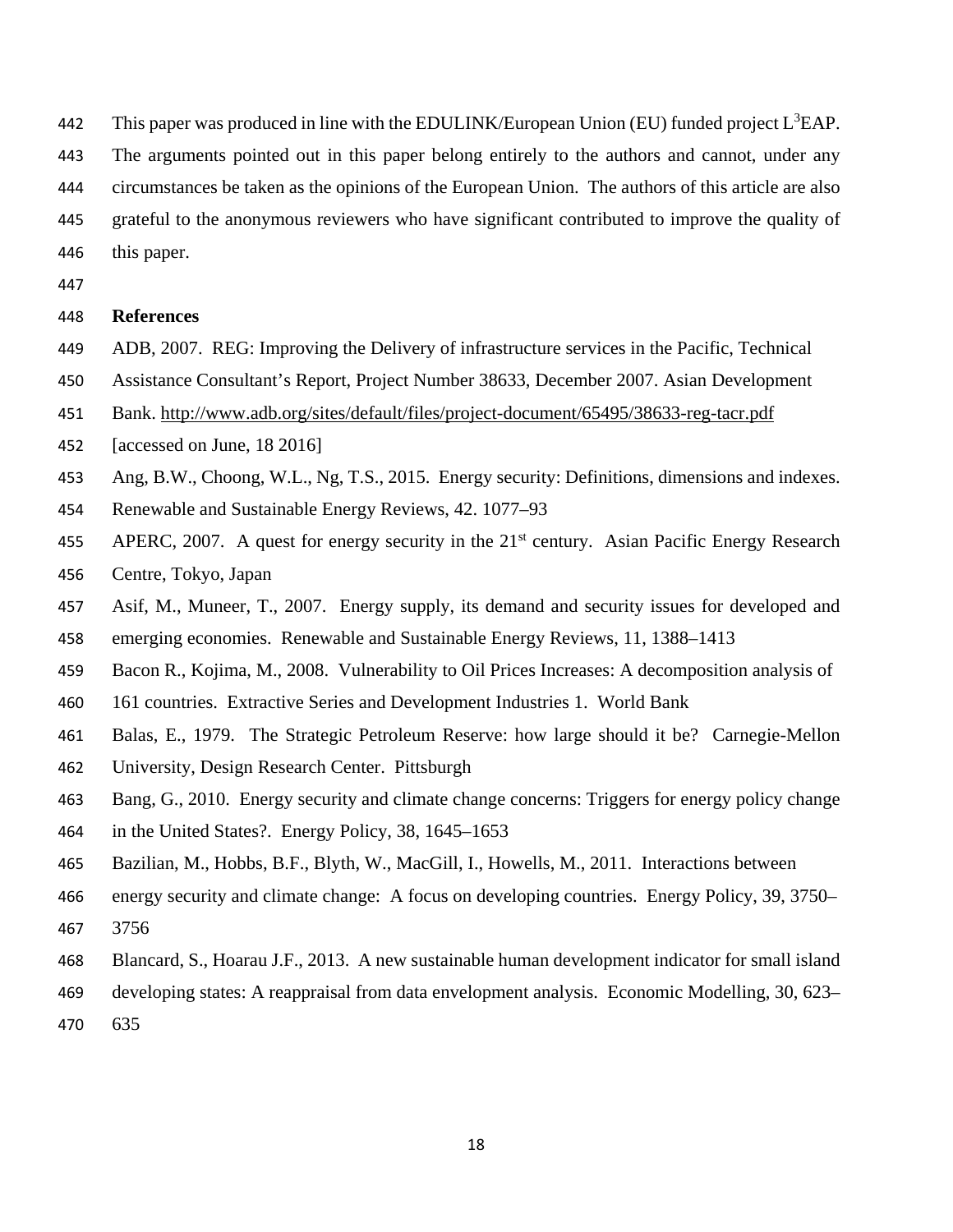- Blumer, Y.B., Moser, C., Patt, A., Seidl, R., 2015. The precarious consensus on the importance
- of energy security: Contrasting views between Swiss energy users and experts. Renewable and
- Sustainable Energy Reviews, 52, 927–936
- Bollen J., Hers, S., van der Zwaan, B., 2010. An integrated assessment of climate change, air
- pollution, and energy security policy. Energy Policy, 38, 4021–4030
- Briguglio, l., 1995. Small Islands Developing States and the economic vulnerabilities. World
- Development, 23(9), 1615–1632
- Cao, W., Bluth, C., 2012. Challenges and countermeasures of China's energy security. Energy Policy 53, 581–383
- Cherp, A., Jewell, J., 2011. The three perspectives of energy security: intellectual history,
- disciplinary roots and the potential for integration. Current Opinion in Environmental Sustainability, 3, 202–212
- Chester, L., 2010. Conceptualising energy security and making explicit its polysemic nature. Energy Policy, 38, 887–895
- Chuang, M.C., Ma, H.W., 2013. An assessment of Taiwan's energy policy using multi– dimensional energy security indicators. Renewable and Sustainable Energy Reviews, 17, 301– 311
- CRED (Centre for Research on the Epidemiology of Disasters). Available on <http://www.emdat.be/database> (accessed on 15/09/16)CSO, 2015. Digest of Energy and Water
- Statistics, 2014. Central Statistics Office, Mauritius
- Davies, M., Sugden, C., 2010. Microeconomic impacts of energy prices in the Pacific. Pacific
- Financial Technical Assistance Centre Regional Papers, Suva, Fiji
- Dornan, M., 2014. Access to electricity in Small Island Developing States of the pacific: Issues
- and Challenges. Renewable and Sustainable Energy Reviews, 31, 726–735
- Dornan, M., 2015. Renewable Energy Development in Small Island Developing states of the
- Pacific. Resources, 4, 490–506
- Dornan, M., Jotzo, F., 2015. Renewable technologies and risk mitigation in small island
- developing states: Fiji's electricity sector. Renewable and Sustainable Energy Reviews, 48, 35–
- 48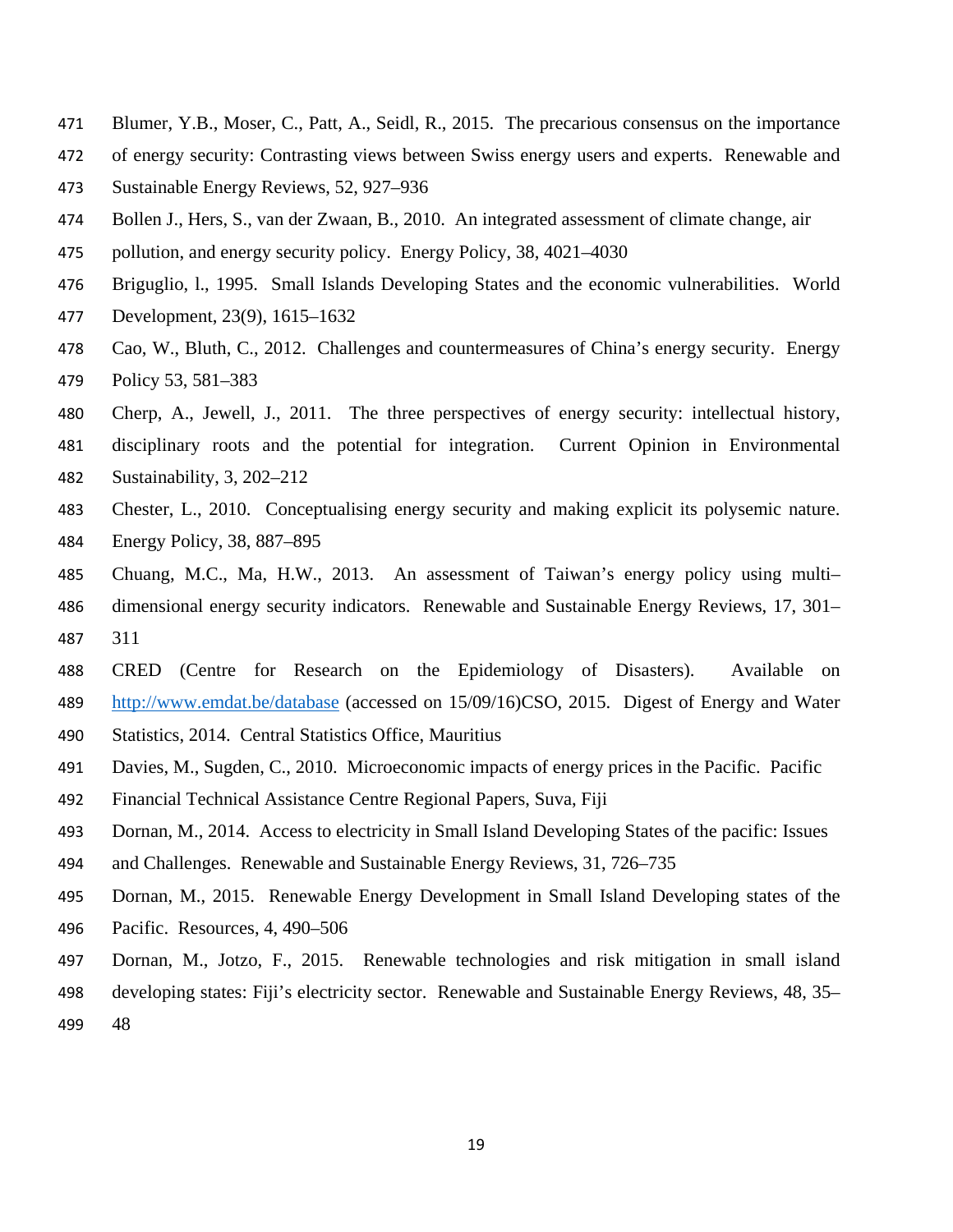- Ebinger, C.K., 2011. The meaning of energy security depends on who you are, retrieved on
- February 01, 2016, [http://www.brookings.edu/research/opinions/2011/10/10-energy-security-](http://www.brookings.edu/research/opinions/2011/10/10-energy-security-ebinger)[ebinger](http://www.brookings.edu/research/opinions/2011/10/10-energy-security-ebinger)
- ESCAP, 2008. Energy security and sustainable development in Asia and the Pacific. United Nations Economic and Social Commission for Asia Pacific, Bangkok
- Fudge, S., Peters, M., Woodman, B., 2016. Local authorities as niche actors: the case of energy governance in the UK. Environmental Innovation and Societal Transitions, 18, 1–17
- Goldthau, A., Sovacool, B.K., 2012. The uniqueness of the energy security, justice and governance problem. Energy Policy, 41, 232–240
- Gupta, E., 2008. Oil–vulnerability index of oil–importing countries. Energy Policy, 3, 1195–1211
- Hughes, L., 2012. A generic framework for the description and analysis of energy security in an
- energy system. Energy Policy, 42, 221–231
- IEA, 2015. Regional Energy Efficiency Policy Recommendations Latin America and the
- Caribbean. International Energy Agency, Paris
- IRENA, 2012. Renewable Energy Technologies: Cost Analysis Series Vol. 1: Power Sector,
- Issue 1/5. Biomass for Power Generation. International Renewable Energy Agency, Bond, Germany.
- IRENA, 2014. Renewable Energy Opportunities for Islands Tourism. International Renewable Energy Agency, Bonn, Germany
- Jacobs D., Marzolf, N., Paredes, J.P., Flynn H., Becker–Brick, Solano–Peralta, M., Rickerson, W.,
- 2013. Analysis of renewable energy incentives in the Latin America and Caribbean region: The
- feed–in tariff case. Energy Policy, 60, 601–610
- King M.D., Gulledge, J., 2013. The climate change and energy security nexus. The Fletcher
- Forum of World Affairs, 37(2); 25–44
- Kucharski J., Unesaki H., 2015. A policy–oriented approach to energy security. Procedia Environmental Sciences, 28, 27–36
- Leal Filho, W., Voudouris, V. (Eds.) (2013) Global Energy Policy and Security. Springer, London
- Leal Filho, W. (2015) World energy outlook emphasises the need for low-carbon energy
- developments. International Journal of Climate Change Strategies and Management, 7 (4), 2-3
- Lefèvre, N., (2010). Measuring the energy supply implications of fossil fuel resource
- concentration. Energy Policy, 38, 1635–1644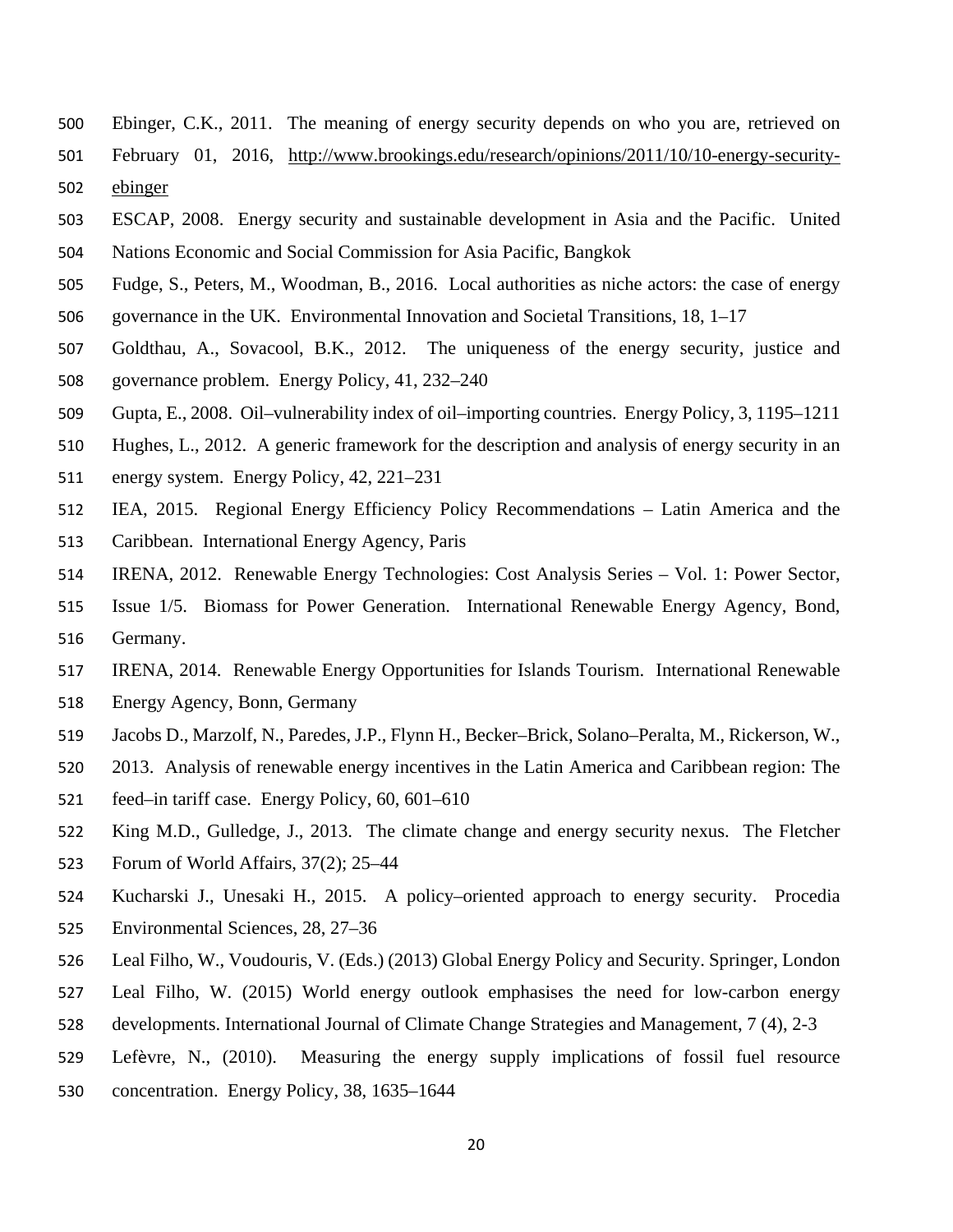- Leiby, P.N., Bowman, D., Jones, D.W., 2002. Improving Energy Security through an international
- 532 cooperative approach to emergency oil stockpiling. Proceedings of the 25<sup>th</sup> Annual IAEE
- International Conference, June 26–29, Aberdeen, Scotland
- Löschel, A., Moslener, U., Rubbelke D.T.G., 2010. Indicators of energy security in industrialised
- countries. Energy Policy, 38, 1665–71
- Martchamadol, J., Kumar, S., 2013. An aggregated energy security performance indicator. Applied Energy, 103, 653–670
- Meng, F.Y., Zhou, P., Bai, Y., Zhiu, D.Q., Ju., K.Y., 2016. Desirable policies of a strategic
- petroleum server I coping with disruption risk: A Markov decision process approach. Computers
- and Operations Research, 66, 58–66
- MEPU, 2009. Long Term Energy Strategy 2009 2025. Ministry of Energy and Public Utilities, Mauritius
- 543 Miles, M.B., Huberman A.M., 1994. Qualitative data analysis: a sourcebook of new methods (2<sup>nd</sup>
- Edition). Thousand Oaks, CA, Sage Publications, Inc. USA
- Misila, p., Winyuchakrit, P., Lemmeechockchai, B., 2015. Roadmap to Thailand's Nationally
- Appropriate Mitigation (NAMAs) by 2020: Energy Security and Co–Benefit Aspects. Energy
- Procedia, 79, 590–595
- Narula K., Reddy, S.B., 2015. Three blind men and an elephant: The case of energy indices to measure energy security and energy sustainability. Energy, 80, 148–158
- Narula K., Reddy, S.B., 2016. A SES (sustainable energy security) index for developing countries. Energy, 94, 326–343
- Nexant, 2010. Caribbean Regional Electricity Generation, Interconnection and fuels supply 553 strategy, final final report,
- 554 www.caricom.org/jsp/community\_organs/energy\_programme/electricity\_gifs\_strategy\_final\_rep
- ort.pdf (accessed March, 08 2016)
- Niles, K., Lloyd, B., 2013. Small Island developing states (SIDS) & energy aid: impacts on the
- energy sector in the Caribbean and Pacific. Energy for sustainable Development, 17, 521–530
- Paik I., Leiby, P., Jones, D., Yokobori, K., Bowman, D., 1999. Strategic Oil stocks in the APEC
- 559 region. Proceedings of the 22<sup>nd</sup> IAEE Annual International Conference, International Association
- for Energy Economists, Italy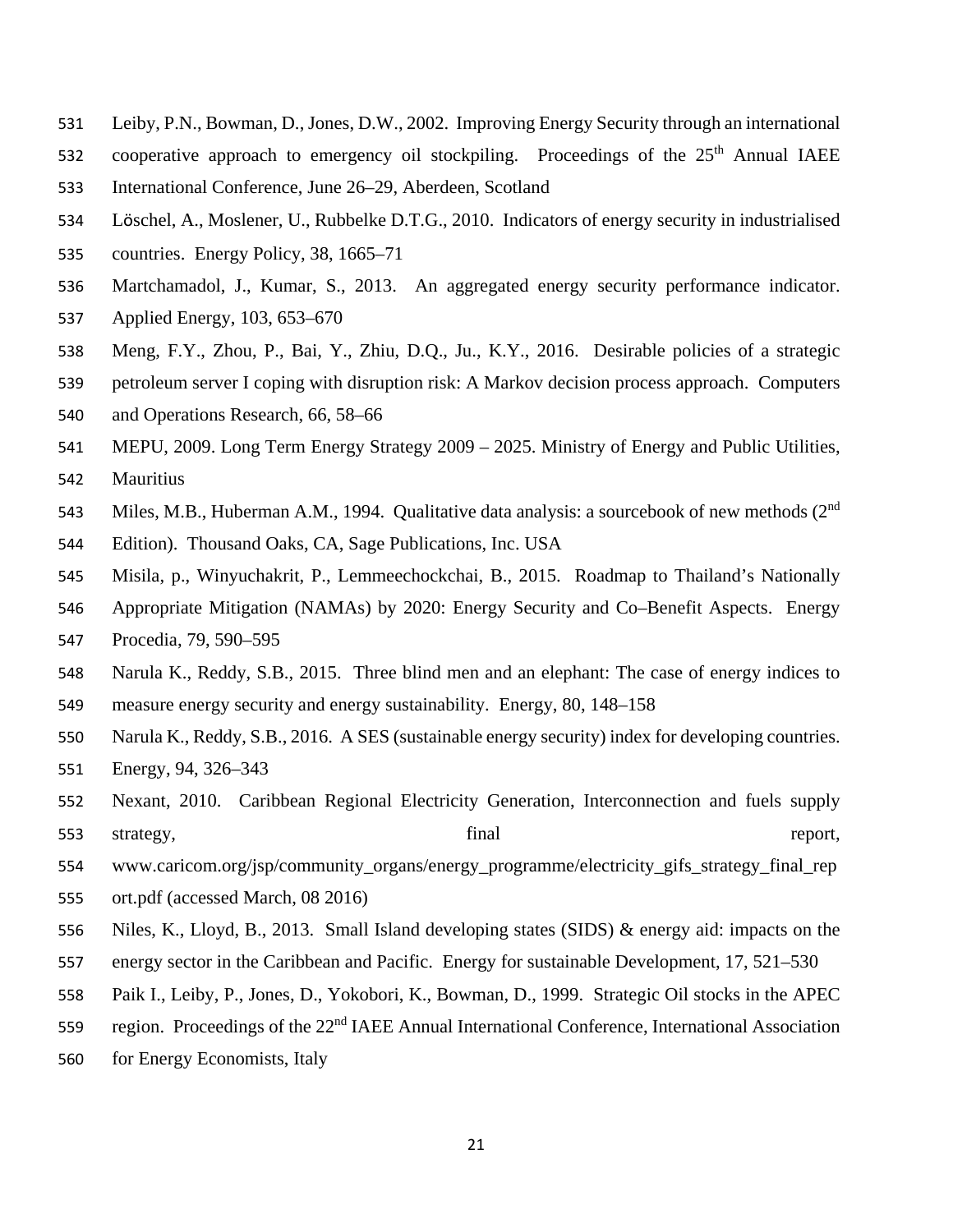- 561 Patton, M.Q., 2002. Qualitative evaluation and research method (3<sup>rd</sup> Edition). Thousand Oaks,
- Sage Publications, Inc. USA
- Phdungsilp, A., 2015. Assessing Energy security performance in Thailand under Different scenarios and Policy Implication. Energy Procedia, 79, 982–87
- Prasad RD, Bansal RC, Raturi A, 2017. A review of Fiji's energy situation: Challenges and
- strategies as a small island developing state. Renewable and Sustainable Energy Reviews, 75, 278–92
- Presidency Policy Directive 21, 2013. https://www.whitehouse.gov/the-press-office/2013/02/12/presidential-policy-directive-critical-infrastructure-security-and-resil,
- Accessed on March 3, 2016
- Raghoo P, Jeetah P, Surroop D, 2017. Lifelong learning (LLL) for energy practitioners in Small
- Island Developing States (SIDS): The pivotal role of education in energy efficiency and demand
- side management. In: Leal Filho W (ed.), Climate Change Adaptation in Pacific Countries,
- Climate Change Management, Springer
- Raghoo P, Surroop D, Wolf F, 2017. Natural gas to improve energy security in Small Island
- Developing Countries: A techno-economic analysis. Development Engineering, 2, 92–98
- REN21, 2015. SADC Renewable Energy and Energy Efficiency: Status Report. Paris, REN21 Secretariat
- Rentschler, J.E., 2013. Oil price volatility, economic growth and the hedging role of renewable
- energies. Policy Research Working Paper 6603, World Bank, Washington DC
- Roege P.E., Collier, Z.A., Mancillas, J., McDonagh, J.A., Linkov, I., 2014. Metrics for energy
- resilience. Energy Policy, 2014, 249–56Rogers–Hayden, T., Lorenzoni I., Hatton, F., 2011.
- 'Energy security' and 'climate change': Constructing UK energy discursive realities. Global
- Environmental Change, 21, 134–42
- Rosen, M. A., 2009. Key energy‐related steps in addressing climate change. International Journal
- of Climate Change Strategies and Management, 1, 31–41
- Sanseverino, E.R., Sanseverino R.R., Favuzza, S., Vaccaro, V., 2014. Near zero energy islands in
- the Mediterranean: Supporting policies and local obstacles. Energy Policy, 66, 592–602 Sathaye,
- J.A, Cocklin, C., Heller, T., Lecocq, F., Llanes–Regueiro J., Pan. J., Petschel–Held G., Robinson,
- J., Rayner, S., Schaeffer, R., Sokona, Y., Swart, R., Winkler, H., 2007. Sustainable Development
- and Mitigation. In Climate Change 2007: Mitigation. Contribution of Working Group III to the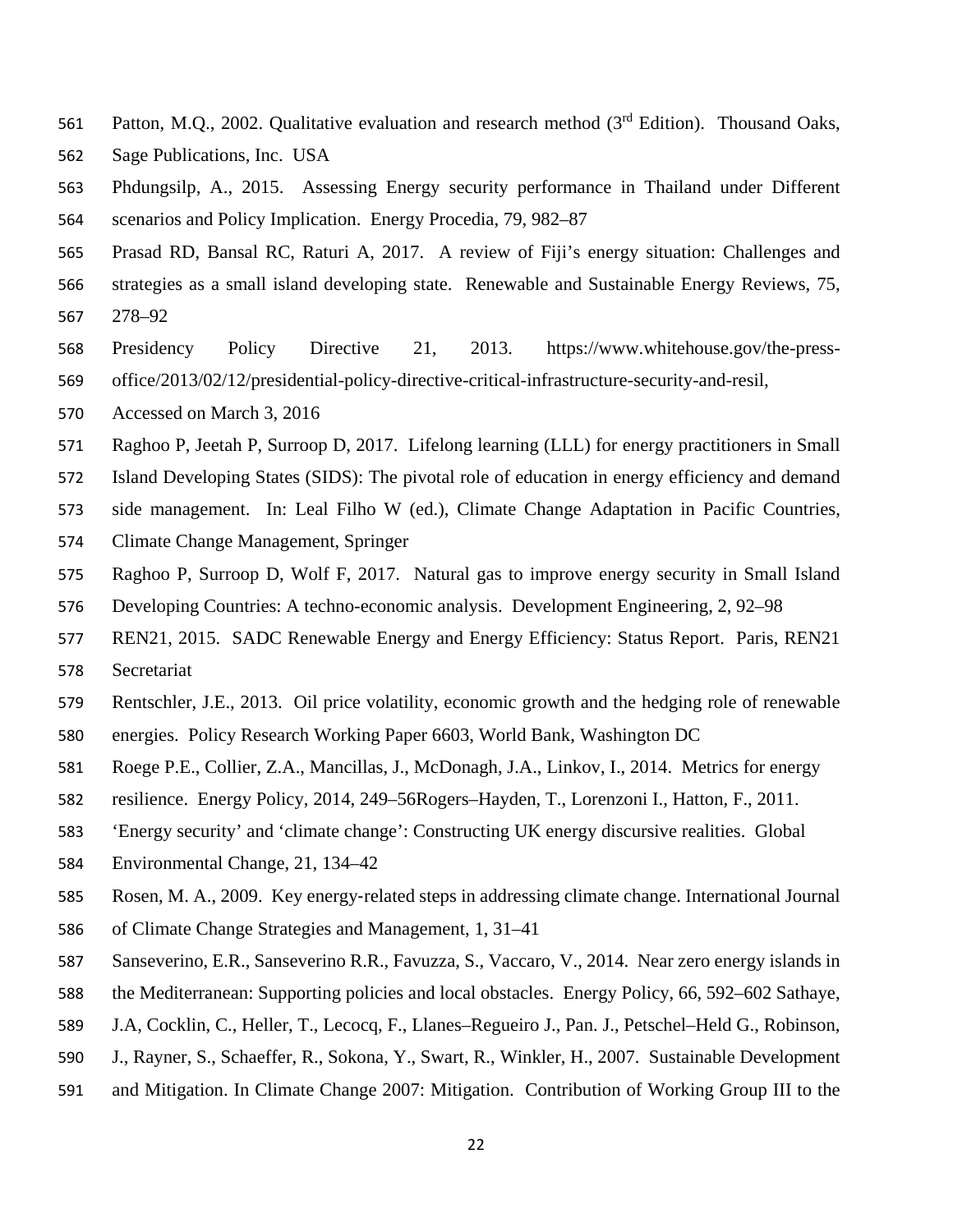- Fourth Assessment Report of the Intergovernmental Panel on Climate Change [B. Metz, O.R.
- Davidson, P.R Bosch, L.A. Meyer (eds)], Cambridge University Press, UK, NY
- Selvakkumaran, S., Limmeechokchai, B., 2013. Energy security and co–benefits of energy
- efficiency improvements in three Asian countries. Renewable and Sustainable Energy Reviews,
- 20, 491–503
- Shadman, F., Sadeghipour, S., Moghavvemi, M., Saidur, R., 2016. Drought and energy security
- in key ASEAN countries. Renewable and Sustainable Energy Reviews, 53. 50–58
- Shirley R, Kammen D, 2013. Renewable energy sector development in the Caribbean: Current
- trends and lessons om history. Energy Policy, 57, 244–52
- Sovacool B.K., Mukherjee I., 2011. Conceptualizing and measuring energy security: A
- synthesized approach. Energy, 36, 5343–55
- Sovacool, B.K., 2011. Evaluating energy security in the Asia Pacific: Towards a more comprehensive approach. Energy Policy, 39, 7472–79
- Strbac, G., 2008. Demand Side Management: Benefits and Challenges. Energy Policy, 36, 4419– 26
- Stringer, K.D., 2008. Energy Security: applying a portfolio approach. Baltic Security and Defense Review, 10, 121–42
- Surroop, D., Raghoo, P., 2017. Energy Landscape on Mauritius. Renewable and Sustainable
- Energy Reviews, 73: 688–94
- Taylor, J., van Doren, P., 2005. The Case against Strategic Petroleum Reserve. Policy Analysis,
- No. 555, Cato Institute
- Timilsina, G.R., Shah, K.U., 2016. Filling the gaps: Policy supports and interventions for scaling
- up renewable energy development in Small Island Developing States. Energy Policy, 98, 653–62
- UNCTAD, 2014. Closing the distance: Partnerships for sustainable and resilient transport systems
- in SIDS. United Nations Conference on Trade and Development, Geneva
- UNEP, 2014. Global Environment Outlook, Small Island Developing States. United Nations Environmental Programme, Nairobi, Kenya
- van Vliet, O., Krey, V., mcCollum, D., Pachauri, S., Nagai, Y., Rao, S., Riahi, K., 2012. Synergies
- in the Asian energy system: Climate change, energy security, energy access and air pollution.
- Energy Economics, 34, 5470–80